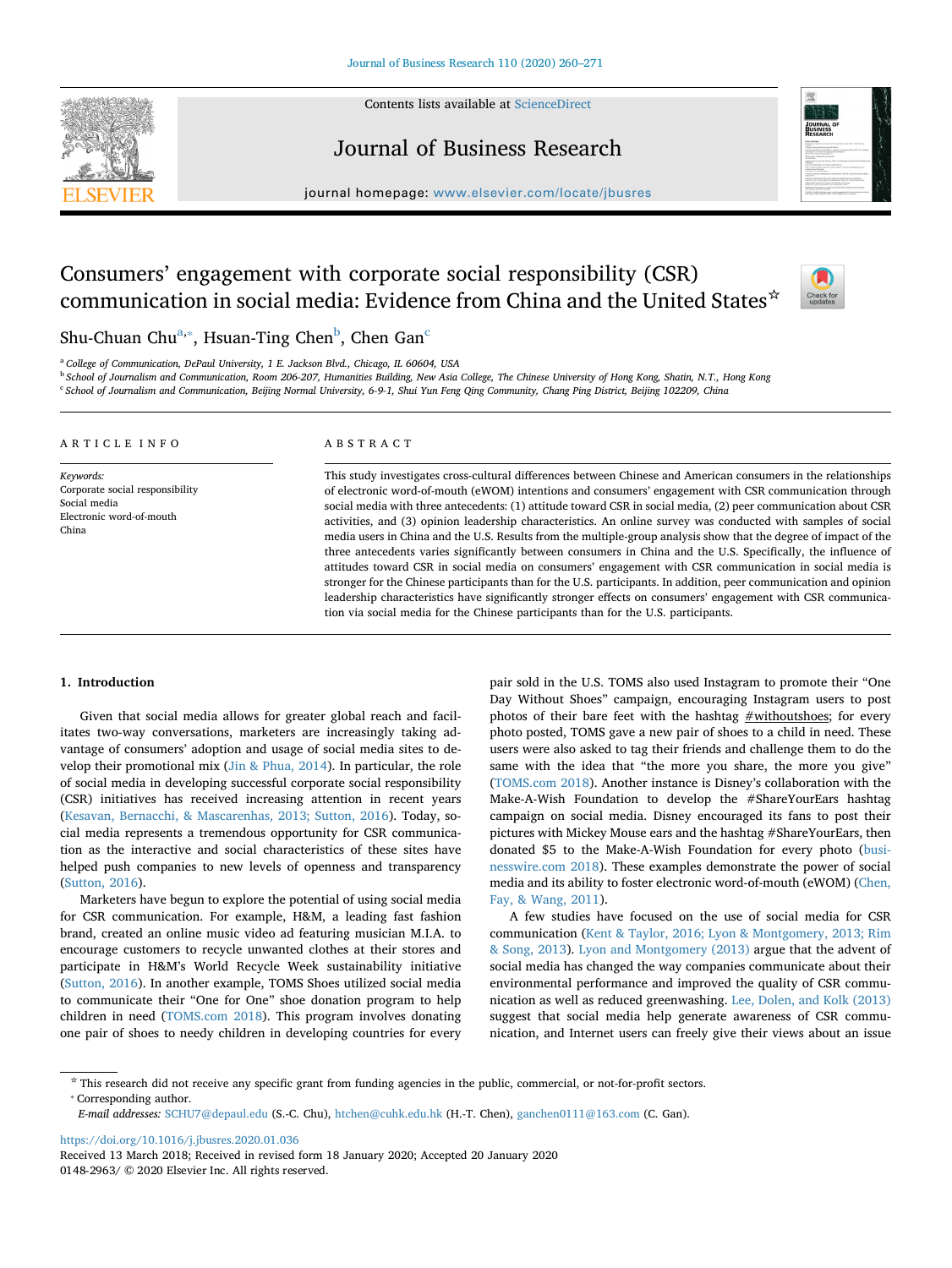without companies' consent. In addition, [Du and Vieira \(2012\)](#page-10-2) suggest the use of social media for CSR communication because these platforms help reduce the public's skepticism toward CSR. These studies indicate that social media can be effective in CSR communication as consumers can write and share their opinions about companies' CSR initiatives, offering opportunities for companies to engage in two-way dialogue with stakeholders. However, there has been limited research on what factors influence consumers' engagement with CSR communication in social media.

To understand this topic, it is crucial to examine how consumers perceive and respond to CSR in these platforms. Social media gives consumers a channel to learn about CSR and share their views on it ([Cho, Furey, & Mohr, 2017\)](#page-10-3). Consumers' attitude toward CSR promoted by a company in social media may relate to their decision to engage with the CSR communication. Communication with their peers about CSR activities may facilitate the eWOM process because information provided by their peers is perceived to be more trustworthy and credible [\(Moschis & Churchill 1978\)](#page-11-7). Peers also have the ability to increase the dissemination of ideas and information ([Men & Muralidharan,](#page-11-8) [2017\)](#page-11-8). Thus, peer communication may have an impact on consumers' engagement with CSR communication in social media. In terms of individual personality traits, being an opinion leader or opinion seeker may contribute to consumers' CSR-related eWOM intention and behavior in social media [\(Christodoulides, Michaelidou, & Argyriou, 2012](#page-10-4)). Social media users who actively share information may be more likely to engage in CSR-related eWOM, while those who are opinion seekers are also likely to generate eWOM communication by asking questions. This study examines how attitude toward CSR in social media, peer communication, and opinion leadership characteristics relate to consumers' engagement with CSR communication in social media.

Specifically, this study proposes that attitude toward CSR in social media, peer communication, and opinion leadership serve as antecedents of eWOM behaviors. This study further posits that eWOM intention is a mediator in the relationships of the three antecedents and consumers' engagement with CSR communication in social media. In addition, prior research has emphasized the importance of taking crosscultural factors into account when studying CSR, especially in today's globalized economy ([Becker-Olsen, Taylor, Hill, & Yalcinkaya, 2011;](#page-10-5) [Lim, Sung, & Lee, 2018\)](#page-10-5). Understanding cross-cultural differences in consumers' engagement with CSR communication in social media is important as it will provide valuable implications for multinational companies as they develop global CSR programs. Thus, the purpose of this paper is to understand the effects of the three antecedents on consumers' engagement with CSR communication in China and the U.S. In particular, cross-cultural differences in the degree of impact of the three antecedents between consumers in China and the U.S. are explored. According to [Statista, \(2019\)](#page-11-9), China represents the world's largest social media population, with India and the U.S. ranked second and third. Most of the research on CSR has been conducted in the U.S. context, so little is known about how social media users in emerging markets such as China perceive and react to CSR communication. By testing the model in two culturally different markets, the findings of this study will have better external validity ([Men & Muralidharan,](#page-11-8) [2017\)](#page-11-8).

This study will make three important contributions to the literature on CSR and social media. First, it examines the cultural distinctions of CSR-related eWOM by exploring differences among countries in antecedents leading to consumers' behaviors to spread a brand's CSR activities. Second, this study identifies antecedents of eWOM behavior in the CSR context, namely consumers' engagement with CSR communication in social media. Third, this study provides practical insights for CSR communication by shedding light on how to engage consumers in social media across different cultures. In sum, the findings of this study will contribute to the literature on CSR and social media from a crosscultural perspective.

#### **2. Literature review**

## *2.1. Consumers' engagement with CSR communication in social media*

The [Interactive Advertising Bureau \(2015, p. 6\)](#page-11-10) defines social media as "created, shared or exchanged information, ideas, content and opinions in virtual communities and online networks, including conversations about or with a brand." Social media has created a collaborative, ubiquitous, and user-centered environment and empowered consumers to engage with corporate information [\(Fernando, Suganthi,](#page-10-6) [& Sivakumaran, 2014; Men & Muralidharan, 2017](#page-10-6)), which in turn fosters eWOM behavior. The concept of eWOM is defined as "any positive or negative statement made by potential, actual, or former customers about a product or company, which is made available to a multitude of people and institutions via the Internet" ([Hennig-Thurau,](#page-10-7) [Gwinner, Walsh, & Gremler, 2004, p. 39\)](#page-10-7). The explosive growth of social media has provided new ways for consumers to access content and share information and opinions about a product or experience, leading to eWOM [\(Hayes, Shan, & King, 2018; Kim, Park, Lee, & Park,](#page-10-8) [2018\)](#page-10-8). The current study particularly focuses on consumers' engagement with CSR communication in social media as a form of eWOM behavior by which social media users receive, create, or share information about a brand's CSR activities. Such eWOM behaviors may include liking, following, or hashtagging a brand's causes, commenting or sharing thoughts about a brand's CSR programs, and inviting friends to join groups in social media dedicated to socially responsible initiatives.

eWOM is a new form of word-of-mouth (WOM), which refers to information exchange among consumers [\(Engel, Blackwell, & Kegerreis,](#page-10-9) [1969; Gilly, Graham, Wolfinbarger, & Yale, 1998](#page-10-9)). WOM is an important but understudied construct in the CSR literature. A few studies have considered WOM as behavioral outcomes of CSR [\(Rim & Song,](#page-11-11) [2013; Su, Swanson, & Chen, 2015; Walsh & Bartikowski, 2013](#page-11-11)). For example, [Walsh and Bartikowski \(2013\)](#page-11-12) confirmed that customer satisfaction mediates relationships between CSR and WOM, suggesting that greater satisfaction drives improved WOM behavior. However, little is known about consumers' engagement in CSR-focused eWOM in emerging social media contexts. Engagement has been operationalized as customers' behavioral responses toward a brand such as WOM activities, posting comments, and writing reviews [\(van Doorn et al.,](#page-11-13) [2010\)](#page-11-13). [Hollebeek, Glynn, and Brodie \(2014, p. 149\)](#page-10-10) define engagement in social media as "a consumer's positively valenced brand-related cognitive, emotional and behavioral activity during or related to focal consumer/brand interactions." This study focuses on consumers' positive eWOM behaviors in relation to CSR.

The surge in social media usage and the ongoing digitization of media life [\(Deuze, 2016](#page-10-11)) around the world highlight a need for academic research on the role of social media in global CSR campaigns. This study takes a cross-cultural perspective to examine the influence of culture on Chinese and American consumers' intention to engage in CSR communication in social media.

# *2.2. CSR in China and the U.S.*

In recent years, CSR has received unprecedented attention in the advertising, marketing, and management literature (e.g., [Brammer, He,](#page-10-12) [& Mellahi, 2015; He, Zhu, Gouran, & Kolo, 2016; Rim & Song, 2016](#page-10-12)). CSR refers to "the social responsibility of business that encompasses the economic, legal, ethical, and discretionary expectations that society has of organizations at a given point in time" [\(Carroll, 1979, p. 500](#page-10-13)). CSR communication refers to "a process of anticipating stakeholders' expectations, articulation of CSR policy and managing of different organization communication tools designed to provide true and transparent information about a company's or a brand's integration of its business operations, social and environmental concerns, and interactions with stakeholders" [\(Podnar, 2008, p. 75](#page-11-14)). It is important to note that CSR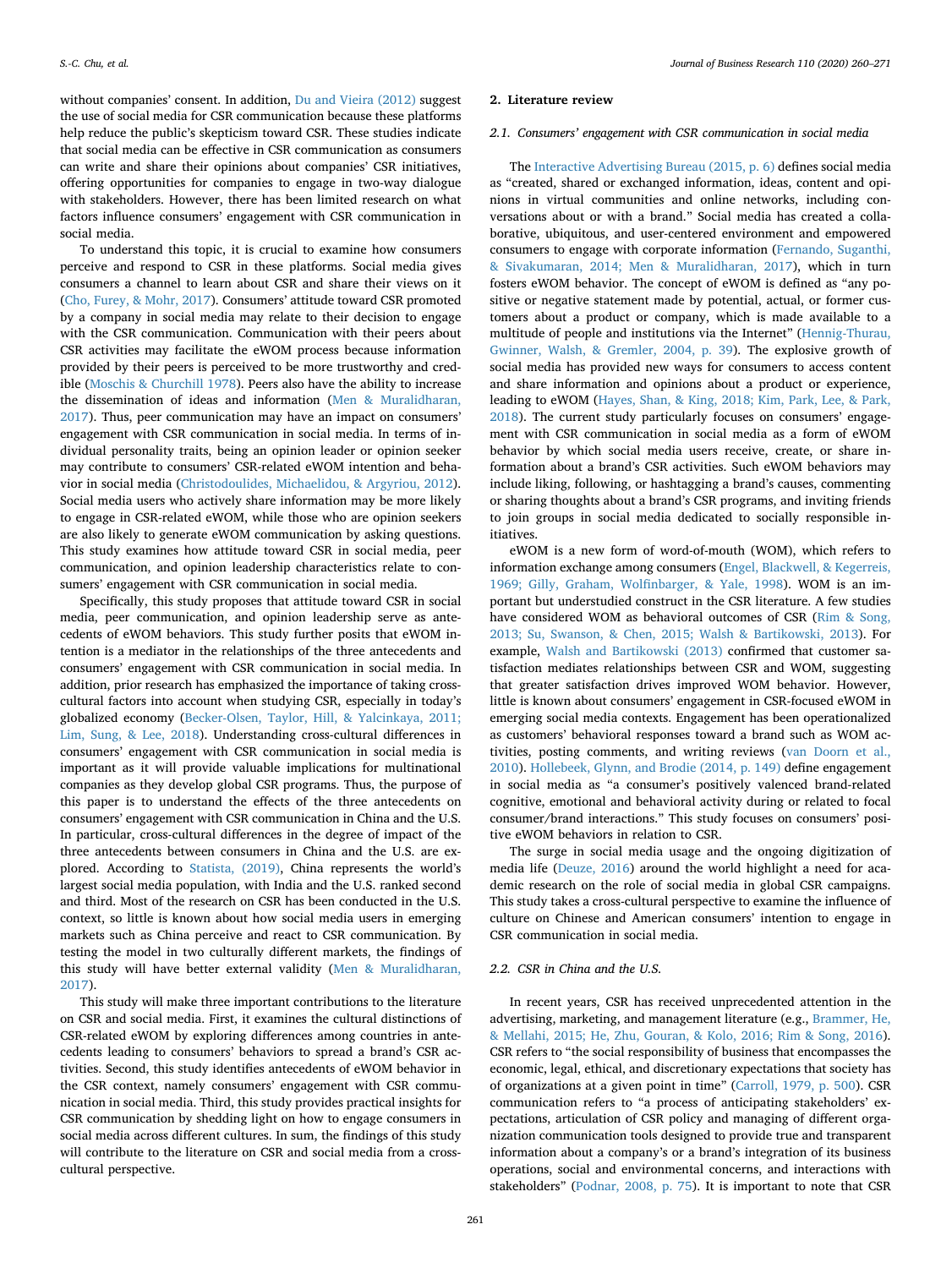communication is a firm-generated perspective, while the concept of consumers' engagement with CSR communication in social media comes from a consumer-generated perspective.

As the originator of CSR, the U.S. businesses have taken a leading role in its development. In contrast, as a follower of the global trend, Chinese firms have transformed from a passive endorser to an active learner in the past decade, but the development of CSR is still at a very preliminary stage [\(Li & Gong, 2009](#page-11-15)). However, the nature of CSR in a country is also shaped by its overarching cultural values, political and economic system, and development stage [\(Matten & Moon, 2008;](#page-11-16) [Ramasamy & Hung, 2005\)](#page-11-16). Due to the apparent differences between the U.S. and China in these aspects, corporations' CSR practice and communication as well as consumers' perceptions and response toward CSR exhibit varying features in these two societies.

First and foremost is that practices and perceptions of CSR should be considered in the cultural settings of a country. U.S. companies have for a long time explicitly attached themselves to CSR, which to some degree relates to the American ethic of stewardship emphasizing the moral worth of capitalism [\(Matten & Moon, 2008\)](#page-11-16). Furthermore, as a country that is high on the individualism index, the U.S. tends to have a high degree of consumer activism, leading to a greater level of consumers' perception and expectation of CSR [\(Katz, Swanson, & Nelson,](#page-11-17) [2001\)](#page-11-17). Although it originated in the Western world, the core principles of CSR fit with the traditional Chinese cultural values of Confucianism, Taoism, and collectivism, which emphasize interpersonal harmony and harmony between humans and nature ([Wang & Juslin, 2009\)](#page-11-18). These virtues or cultural values have been embodied in CSR programs and practices in China that focus on balancing corporate gains with societal contribution ([Wang & Juslin, 2009\)](#page-11-18). However, due to their collectivist cultural values, Chinese corporations' CSR activities lack interactions with consumers, and Chinese consumers possess relatively lower CSR awareness and expectations ([Katz et al., 2001; Tian, Wang, & Yang,](#page-11-17) [2011\)](#page-11-17).

## **3. Hypothesis development and conceptual framework**

## *3.1. Attitude toward CSR in social media*

Attitudes are generally defined as an overall evaluation of attitude objects, including positive or negative assessments ([Katz, 1960\)](#page-11-19). Attitude toward CSR in social media is defined as a consumer's perceptions and responses toward both marketer-generated and consumer-generated content in a brand's CSR communication in social media. Social media provides marketers with a cost-effective way to reach, connect, and interact with their target segments. [Minton, Lee, Orth, Kim, and](#page-11-20) [Kahle \(2012\)](#page-11-20) argue that social media could be an appropriate venue for CSR campaigns (e.g., green advertising) via eWOM, which is considered more credible than commercial advertising.

According to the theory of reasoned action (TRA) [\(Fishbein & Ajzen,](#page-10-14) [1975\)](#page-10-14), behavioral intention is the main determinant of that behavior and this behavioral intention is influenced by attitude toward that behavior. The TRA has been widely used in advertising and consumer behavior research. For example, [Dabholkar and Bagozzi \(2002\) and](#page-10-15) [Schlosser and Shavitt \(2002\)](#page-10-15) found that attitudes have a positive effect on intentions, which leads to actual behaviors. Past research has examined the impact of a company's CSR efforts on purchases [\(Kang &](#page-11-21) [Hustvedt, 2014; Yan, Ogle, & Hyllegard, 2010\)](#page-11-21). These studies generally found that advertisements with explicit CSR messages increased consumer intent to purchase from a brand, and this intent is predicted by attitudes toward the brand. Furthermore, [Kang and Hustvedt \(2014\)](#page-11-21) found that a brand's transparency and social responsibility directly predicted consumers' trust as well as attitudes toward the brand and indirectly affected their intentions to engage in positive WOM and to make a purchase.

Previous research indicates that consumers demonstrate favorable attitudes toward companies that promote social causes, and that

attitude positively translates into purchase intention [\(Rim & Song,](#page-11-11) [2013\)](#page-11-11). At the same time, consumers generally maintain cynicism about CSR communication ([Cho et al., 2017](#page-10-3)). Thus, it is crucial to examine consumers' attitudes toward CSR advertising in social media and how their attitudes affect eWOM. Based on the TRA, it is hypothesized that a positive attitude toward CSR in social media will increase consumers' likelihood to spread positive views about the brand, and eWOM intention will mediate this relationship. To examine the relationships among attitudes toward CSR in social media, eWOM intention, and consumers' engagement with CSR communication in social media, H1A and H1B are presented as follows:

**H1A**: Attitudes toward CSR in social media will have a positive, direct impact on consumers' engagement with CSR communication in social media.

**H1B**: eWOM intention will mediate the effect of attitude toward CSR in social media on consumers' engagement with CSR communication in social media.

From a cultural perspective, this study posits that culture plays an important role in explaining the impact of the three antecedents (attitudes toward CSR, peer communication, and opinion leadership characteristics) on CSR eWOM behavior in social media. Culture is defined as "the collective programming of the mind, which distinguishes the members of one group from another" [\(Hofstede, 2001, p. 9\)](#page-10-16). This definition suggests that members of a particular culture or country share similar values, characteristics, and behaviors. However, only scant research has examined the antecedents and culture-related factors that prompt eWOM participation ([Mishra, Maheswarappa, Maity, & Samu,](#page-11-22) [2018\)](#page-11-22). [Ajzen and Fishbein \(1980\)](#page-10-17) suggested that both attitudes toward the behavior and subject norm (the perceived social norms an individual has about others' expectations for behavior) can contribute to an individual's intention to perform the behavior. [Shen, Dickson,](#page-11-23) [Lennon, Montalto, and Zhang \(2003\)](#page-11-23) examined the role of culture in Chinese consumer behavior by testing the validity of the Fishbein model in the context of the Chinese market. Results of their study show that attitudes toward culturally symbolic products or objects are influenced by both attitude and subjective norm. This study considers that CSR communication in social media is culturally relevant as CSR focuses on the well-being of the larger society. Because of the collectivistic cultural orientation of Chinese society ([Hofstede, 1980](#page-10-18)), Chinese consumers tend to place more emphasis on others' expectations and perceptions. Their attitude toward CSR in social media may play a more important role in their eWOM behaviors compared to their American counterparts as it is vital to show others that they care about CSR or have favorable attitudes toward it. Thus, the following hypothesis is formulated:

**H1C**: Culture will moderate the relationship between attitudes toward CSR in social media and consumers' engagement with CSR communication in social media. Specifically, the influence of attitudes toward CSR in social media on consumers' engagement with CSR communication in social media is stronger for Chinese consumers than for American consumers.

## *3.2. Peer communication about CSR Activities: Strong vs. Weak ties*

Defined as overt peer interactions related to consumption [\(Moschis](#page-11-7) [& Churchill, 1978](#page-11-7)), peer communication in social media has received increasing attention ([Men & Muralidharan, 2017; Wang, Yu, and Wei](#page-11-8) [2012\)](#page-11-8). For example, [Chu and Sung \(2015\)](#page-10-19) found that microblogging sites like Twitter represent an emerging form of socialization agent that expedites the eWOM process because peers can connect and share information quickly and easily.

The influence of peer communication is also affected by the social tie, which is defined as the strength of the bond between members of a network [\(Mittal, Huppertz, & Khare, 2008](#page-11-24)). [Granovetter \(1973\)](#page-10-20) distinguishes between two types of social ties: strong and weak. Strong ties refer to closer relationships that are formed within an individual's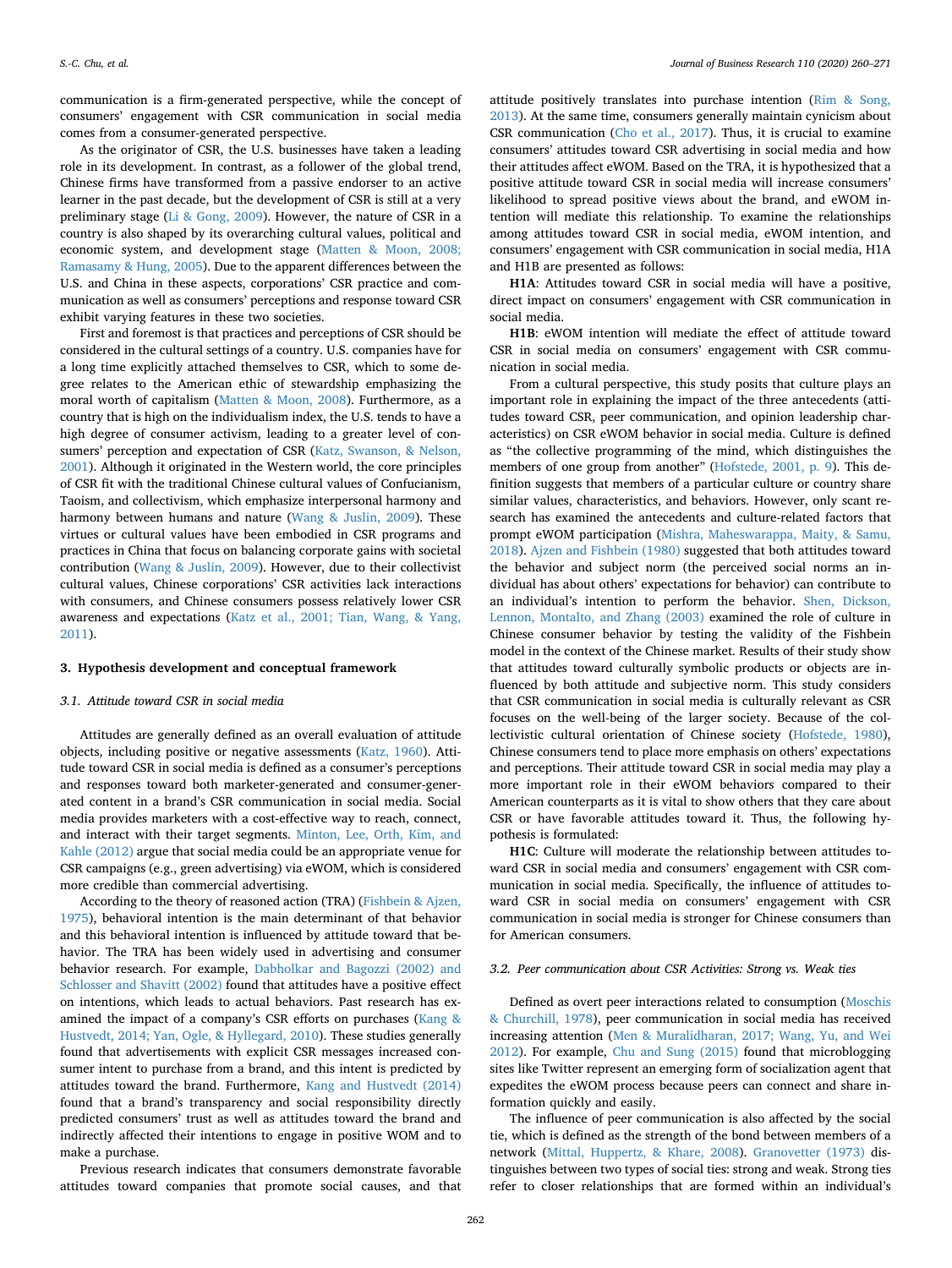personal network, while weak ties are associated with less personal social relationships ([Pigg & Crank, 2004\)](#page-11-25). Strong ties such as family and close friends are often able to provide emotional support. On the other hand, weak ties comprise acquaintances and colleagues with diverse interests and have the ability to accelerate the dissemination of novel ideas and information on a variety of topics [\(Goldenberg, Libai, &](#page-10-21) [Muller, 2001; Pigg & Crank, 2004\)](#page-10-21).

In light of the increasing interplay between CSR and social media, this study proposes that peers act as socialization agents through social media, and consumers' CSR eWOM behaviors in social media are influenced by peers (e.g., strong and weak ties) through communication. In the online social media environment, peers can communicate their experiences, expectations, and opinions of a company's CSR initiatives through comments, posts, and likes, facilitating the flow of eWOM communication. This study argues that both strong and weak ties exert impacts on consumers' engagement with CSR communication in social media. Thus, H2A and H3A propose:

**H2A**: Peer communication with strong ties about CSR will have a positive, direct impact on consumers' engagement with CSR communication in social media.

**H3A**: Peer communication with weak ties about CSR will have a positive, direct impact on consumers' engagement with CSR communication in social media.

In addition, this study investigates the potential mediating role of eWOM intention in the relationships between peer communication about CSR and a behavioral outcome (i.e., eWOM behavior) in a social media context. From a theoretical perspective, this study integrates and modifies the traditional attitude behavioral intention model [\(Fishbein &](#page-10-14) [Ajzen, 1975\)](#page-10-14) by suggesting that eWOM intention will mediate the effect of peer communication with strong and weak ties about CSR on consumers' engagement with CSR communication in social media. That is, when social media users interact with peers about CSR, their engagement with CSR communication in social media will become higher through enhanced eWOM intention. H2B and H3B are therefore outlined as follows:

**H2B**: eWOM intention will mediate the effect of peer communication with strong ties about CSR on consumers' engagement with CSR communication in social media.

**H3B**: eWOM intention will mediate the effect of peer communication with weak ties about CSR on consumers' engagement with CSR communication in social media.

Differences in eWOM behavior may be related to dominant cultural orientations such as individualism-versus-collectivism (I-C) ([Han &](#page-10-22) [Shavitt, 1994; Lee, Choi, & Kim, 2018](#page-10-22)). Members of an individualistic culture such as the U.S. place a great emphasis on themselves and focus on independence, self-reliance, and internal attributes ([Markus &](#page-11-26) [Kitayama, 1991](#page-11-26)). In contrast, members of a collectivistic culture such as China tend to focus on interdependence, social norms, and in-group membership [\(Markus & Kitayama, 1991](#page-11-26)). For example, on Twitter, American consumers from a typical individualist culture talk more about what is different and how to display their uniqueness than about general trends. By contrast, Chinese consumers on Weibo, a popular microblog site in China, show great interest in common practices, care more about being accepted by peers, and value opinions of family and in-group members [\(Ma, 2013\)](#page-11-27).

In addition, American consumers tend to have a large number of remote or loose contacts (weak ties), while Chinese consumers focus more on intimate, cohesive social relationships with close bonds (strong ties) ([Chu & Choi, 2011\)](#page-10-23). The tightly knit networks and positive qualities of social relationships that Chinese consumers maintain lead them to engage more in eWOM than their American counterparts. While past research has demonstrated that both strong and weak ties are crucial for information sharing and have an impact on WOM communication ([Brown, Broderick, & Lee, 2007](#page-10-24)), it is expected that strong ties play a more important role than weak ties among Chinese consumers. With the emphasis on tightly knit networks and close social structure in

Chinese society, information about CSR through peer communication with strong ties might exert greater influence on consumers' eWOM behaviors compared to weak ties. Although an increasing number of global brands use social media to communicate their CSR efforts, no empirical study has examined the effect of culture on peer communication in the context of CSR eWOM in social media. To address this research gap, H2C and H3C are proposed as follows:

**H2C**: Culture will moderate the relationship between peer communication with strong ties about CSR and consumers' engagement with CSR communication in social media. Specifically, the influence of peer communication with strong ties about CSR on consumers' engagement with CSR communication in social media is stronger for Chinese consumers than for American consumers.

**H3C**: Culture will moderate the relationship between peer communication with weak ties about CSR and consumers' engagement with CSR communication in social media. Specifically, the influence of peer communication with weak ties about CSR on consumers' engagement with CSR communication in social media is stronger for American consumers than for Chinese consumers.

## *3.3. Opinion leadership characteristics: Opinion leaders and opinion seekers*

The actors in opinion leadership and opinion seeking are opinion leaders (OL) and opinion seekers (OS). OL are defined as individuals who exert an unequal amount of influence on the decisions of others ([Rogers & Cartano, 1962](#page-11-28)), while OS are defined as individuals who search out advice from others when making a purchase decision [\(Flynn,](#page-10-25) [Goldsmith, & Eastman, 1996\)](#page-10-25). Research on the twin topics of OL and OS originated in [Katz and Lazarsfeld \(1955\)](#page-11-29) work on the two-step flow of communication. This model implies that opinion leaders actively learn and form opinions from mass media and then pass their opinions on to others. These message receivers, who get information and are influenced by opinion leaders, are opinion seekers ([Katz & Lazarsfeld, 1955](#page-11-29)).

OL play an important role in marketing communication. They are very likely to communicate with others and to provide informal, consumption-related information or advice to other consumers by virtue of their higher level of product involvement and knowledge [\(Allen, 2000;](#page-10-26) [Bloch, 1986; Goldsmith, Flynn, & Goldsmith, 2003\)](#page-10-26). More importantly, as OL do not represent any commercial interest, their opinions are considered more credible and influential than those from commercial sources like advertisements [\(Rogers, 1995](#page-11-30)). In contrast, OS usually have less product knowledge and thus are worried about a purchase ([Flynn](#page-10-25) [et al., 1996](#page-10-25)). Moreover, OS show a preference for interpersonal sources ([Bansal & Voyer, 2000; Gilly et al., 1998\)](#page-10-27) and are therefore likely to engage in searching for interpersonal information and advice for the purposes of facilitating their purchase (e.g., saving time) and reducing their risk ([Bristor, 1990](#page-10-28)).

In line with the abovementioned characteristics of OL and OS, this study proposes that consumers' CSR-related eWOM behavior in social media are influenced by their roles (e.g., OL and OS) in interpersonal communication. Specifically, social media users who show OL characteristics should be more responsive to the company's CSR communication (e.g., comments, posts, likes, forwards), as they are active product information seekers as well as information transmitters and personal influence actors. In addition, social media users with OS characteristics are likely to facilitate the flow of eWOM communication through active initiation (e.g., asking for opinion) and response (e.g., likes, comments) to OLs' CSR communication in social media. Thus, H4A and H5A are proposed:

**H4A**: Opinion leader characteristics will have a positive, direct impact on consumers' engagement with CSR communication in social media.

**H5A**: Opinion seeker characteristics will have a positive, direct impact on consumers' engagement with CSR communication in social media.

This study also tries to explain social media users' eWOM intention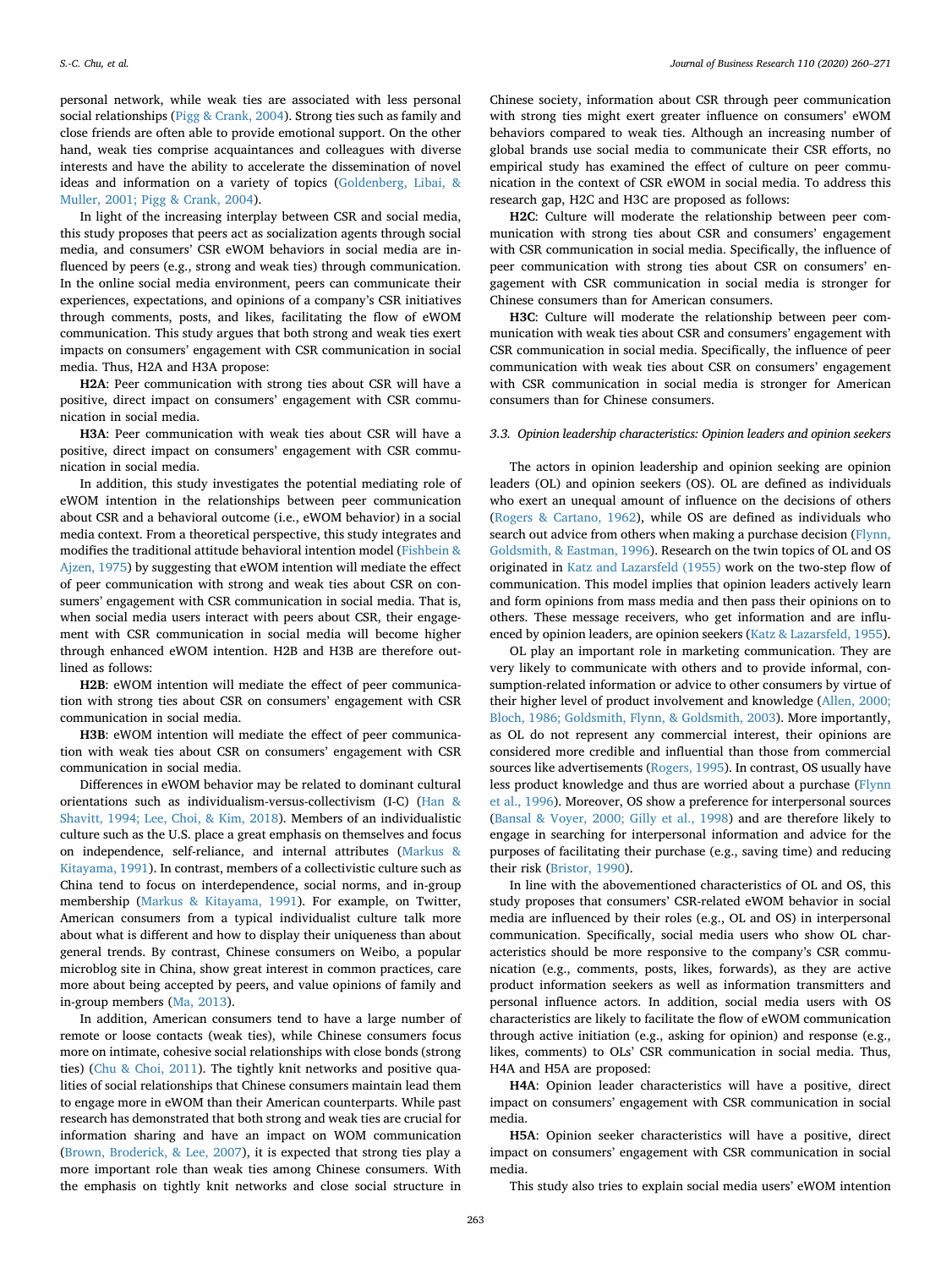<span id="page-4-0"></span>

**Fig. 1.** *The Proposed Model.* Note: The relationships among the independent variables are covaried, and age and gender are included in the model as control variables, but the relationships are not presented in the figure to enhance readability.

and engagement with CSR communication in social media in relation to opinion leader and opinion seeker characteristics. As a form of interpersonal communication, opinion leadership and opinion seeking have been regarded as two of the most important WOM influences on consumer behaviors, like brand choices and product consumption ([Bristor,](#page-10-28) [1990; Weimann, 1994](#page-10-28)). As social media enable interpersonal communication online, opinion leadership and opinion seeking might boost CSR-related communication through eWOM intention. As the attitude behavioral intention model ([Fishbein & Ajzen, 1975\)](#page-10-14) suggests, eWOM intention may play a mediating role between antecedents and eWOM behavior. Thus, this study also argues that eWOM intention will mediate the effect of opinion leader and seeker characteristics on consumers' engagement with CSR communication in social media. H4B and H5B are presented:

**H4B**: eWOM intention will mediate the effect of opinion leader characteristics on consumers' engagement with CSR communication in social media.

**H5B**: eWOM intention will mediate the effect of opinion seeker characteristics on consumers' engagement with CSR communication in social media.

A few studies have shown the impacts of culture on opinion leadership characteristics ([Christodoulides et al., 2012; Fong & Burton,](#page-10-4) [2006; Nath, Devlin, & Reid, 2018\)](#page-10-4). For example, [Fong and Burton](#page-10-29) [\(2006\)](#page-10-29) found that Chinese Internet users exhibited higher levels of engagement in information-seeking behavior in electronic discussion boards, while their American counterparts tended to be involved more in information giving. The concept of face may help explain Chinese consumers' willingness to engage in CSR eWOM in social media. As [Goffman \(1967\)](#page-10-30) described, face is "the positive social value a person effectively claims for himself" (p. 5). Face also relates to the moral character of a person ([Hu, 1944\)](#page-11-31). In a collectivistic culture like China,

consumers may actively seek for social approval based on their performances in social interactions. Social media provides Chinese consumers with an ideal channel to develop a favorable self-concept and self-image. Because Chinese consumers place greater emphasis on reference groups and group norms, they may rely on opinion leaders in their evaluations of CSR. In addition, engaging in CSR eWOM in social media can help Chinese consumers build a socially responsible image and enhance their face in social settings.

[Hofstede \(1980\)](#page-10-18) power distance dimension can also help explain why American consumers tend to engage in higher levels of information-giving behaviors, thus exhibiting more opinion leader characteristics than Chinese consumers, who are more likely to be opinion seekers. The dimension of power distance concerns the extent to which less powerful people accept the unequal distribution of power in a given society ([Hofstede, 1980\)](#page-10-18). For example, among people in a high power distance culture (e.g., China), tolerance of hierarchies and autocratic leadership are emphasized [\(Hofstede, 1980](#page-10-18)). Because individuals tend to expect clear directions and advice from leaders in a high power distance culture, it is logical to assume that they are more likely to seek information from opinion leaders. On the other hand, in a low power distance culture (e.g., U.S.), individuals are more likely to rely on factual information and reasoning about an action ([Hofstede, 1991](#page-10-31)). In the context of CSR eWOM behaviors in social media, compared to American consumers who live in a low power distance culture, Chinese consumers with a high power distance orientation may be more likely to trust and follow the advice of leaders (i.e., opinion leaders in CSR). Along this line, H4C and H5C propose:

**H4C**: Culture will moderate the relationship between opinion leader characteristics and consumers' engagement with CSR communication in social media. Specifically, the influence of opinion leader characteristics on consumers' engagement with CSR communication in social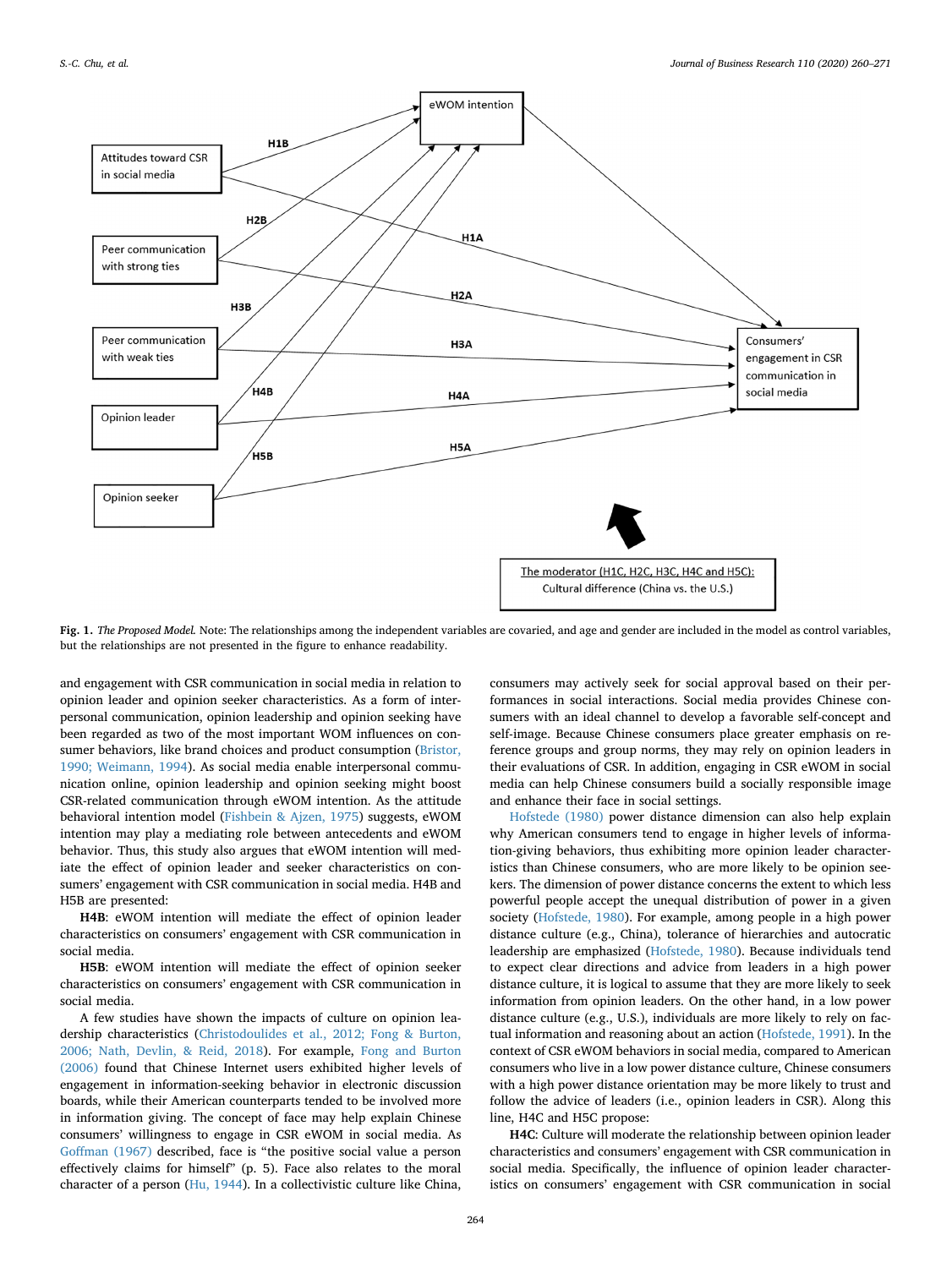media is stronger for American consumers than for Chinese consumers.

**H5C**: Culture will moderate the relationship between opinion seeker characteristics and consumers' engagement with CSR communication in social media. Specifically, the influence of opinion seeker characteristics on consumers' engagement with CSR communication in social media is stronger for Chinese consumers than for American consumers.

In summary, this study proposes that attitude toward CSR in social media, peer communication about CSR activities, and opinion leadership characteristics serve as antecedents of consumers' engagement in CSR eWOM in social media. eWOM intention serves as a mediator between the effects of the proposed antecedents on consumers' engagement with CSR communication in social media. Specifically, consumers' attitude toward CSR in social media may relate to their decision to engage with the CSR communication. In addition, peer communication may have an impact on consumers' engagement with CSR communication in social media as peers may facilitate the eWOM process. Opinion leadership characteristics may also contribute to consumers' CSR-related eWOM behavior in social media via eWOM intention. Attitude, peer communication, and opinion leadership characteristics are selected as study variables because of their important role in spreading eWOM in social media. The moderating role of culture in the relationships between the antecedents and eWOM behaviors are also explored. [Fig. 1](#page-4-0) presents the conceptual framework.

#### **4. Method**

### *4.1. Sample and data collection*

Few studies have examined CSR outside of the U.S., particularly testing models across countries, limiting generalization of the results to other cultural settings. This study presents data from two online surveys with the same measurements—one administered in the U.S. and the other in China. Semantic equivalence was ascertained by using a backtranslation technique [\(Schaffer & Riordan, 2003](#page-11-32)). The original survey in English was translated into simplified Chinese and then back-translated into English by two bilingual native Chinese speakers. Before the Chinese data were collected, the survey was sent to several Chinese students to assess its validity. This process ensured that translation equivalence was established.

Following previous studies in cross-cultural research (e.g., [Boonchoo & Thoumrungroje, 2017\)](#page-10-32), this study employed non-probability sampling to ensure sampling equivalence and intercept techniques for data collection in China and the U.S. to obtain a homogeneous composition of the samples. Specifically, the proportions of major demographics including age, sex, and income were controlled.

Social media users in the two countries were invited to participate in online surveys. For the Chinese data, participants were recruited from an online consumer panel via a Chinese research company, Sojump (www.sojump.com). Sojump has more than four billion members in China and is considered the largest consumer database for empirical online research. Four hundred and twenty-one valid responses were obtained in China, among whom approximately 55% were females  $(n = 231)$  and 45% were males  $(n = 190)$ . Respondents ranged in age from 19 to 65, with an average age of 31 years  $(SD = 6.59)$ . The geographic make-up of the sample comprised a wide range of cities, such as Beijing, Shanghai, Guangzhou, and Chengdu. For the U.S. data, an online survey was conducted with a sample of social media users from Amazon's Mechanical Turk (MTurk: www.mturk.com). The final total of valid responses was 482, of whom 46% were male  $(n = 223)$ and 54% were female  $(n = 259)$ . Their ages fell between 18 and 71, with a mean age of 36 ( $SD = 11.77$ ). More than half of the respondents were White (67.2%), followed by Asian American (7.6%), African American (6.8%), Hispanic (5.3%), and other (13.1%). The sample characteristics were similar in the two countries. Participants in the two panels were paid 0.70 USD each for their participation.

#### **5. Measurement**

At the beginning of the questionnaire, participants were provided with a definition of CSR along with examples of CSR communication in social media (see [Chu & Lin, 2013](#page-10-33)). Specifically, participants read:

In recent years, CSR has become an important strategic component to organizations in developing an effective communication program. Many shoe companies actively enhance global performance by engaging in CSR initiatives, such as developing green/ethical products, revolutionizing sustainable materials, and promoting charitable causes, donations, and philanthropic activities. For example, Nike has developed sustainability guidelines with the aim of reducing the environmental footprint associated with their products. TOMS matches each pair of shoes purchased with a pair of shoes for a child in need and uses natural hemp, organic cotton and recycled polyester in designing their shoes. In this study, CSR is defined as any domestic or international shoe companies' promotion of "ethical" or "green" products and/or incorporation of socially responsible messages and charitable causes (e.g., philanthropy and donation) in their strategic communication campaigns.

The online questionnaires used major brand manufacturers in the footwear industry in the two countries (China: New Balance and Li Ning; U.S.: New Balance and TOMS). $<sup>1</sup>$  Based on the pre-tests on brand famil-</sup> iarity, Chinese participants were less familiar with the TOMS brand. Thus, a popular Chinese footwear brand, Li Ning, was used in the Chinese questionnaire. Respondents in the two countries were asked to answer questions about one of the two footwear brands. They were randomly assigned to either New Balance or Li Ning (in China) and New Balance or TOMS (in the U.S.). By using different companies within the same product category, this study design can enhance the external validity of the proposed model, as suggested by [Kang and Hustvedt \(2014\)](#page-11-21).

*Consumers' Engagement with CSR Communication in Social Media.* Respondents were asked (on a scale from  $1 =$  never to  $10 =$  all the time) about their frequency of participating in the following activities on social media: (1) Posting personal experiences related to [Brand]'s CSR activities, (2) Friending, liking or following [Brand]'s CSR activities, (3) Posting or sharing thoughts about [Brand]'s CSR activities, (4) Posting or sharing photos, videos, memes or gifs created by others that relate to [Brand]'s CSR activities, (5) Posting or sharing photos, videos, memes or gifs created by you that relate to [Brand]'s CSR activities, (6) Receiving messages or information from [Brand] regarding its CSR activities, (7) Forwarding someone else's discussion on [Brand]'s CSR activities to other people, (8) Joining groups dedicated to [Brand]'s CSR activities, (9) Creating a group dedicated to [Brand]'s CSR activities, and (10) Attending a gathering regarding [Brand]'s CSR activities that you learned about through social media (China: *α* = 0.94, *M* = 7.28,  $SD = 1.61$ ; U.S.:  $\alpha = 0.96$ ,  $M = 2.77$ ,  $SD = 1.92$ ).

*Attitude Toward CSR in Social Media.* Respondents were asked to indicate the extent to which they agree (from  $1 =$  strongly disagree to 7 = strongly agree) with the following statements based on the information and interaction on social media: (1) [Brand] is committed to using a portion of its profits to help non-profits, (2) [Brand] gives back to the communities in which it does business, (3) Local non-profits benefit from [Brand]'s contributions, (4) [Brand] integrates charitable contributions into its business activities, and (5) [Brand] is interested in corporate giving. These measurements were adopted from [Kang and](#page-11-21) [Hustvedt \(2014\)](#page-11-21) (China: *α* = 0.83, *M* = 5.33, *SD* = 0.75; U.S.:  $\alpha = 0.89, M = 4.93, SD = 1.18.$ 

<span id="page-5-0"></span> $1$  To avoid variation between brands, we checked if there was a significant difference regarding people's identification with the brands. We found that there was no significant difference between the two brands in each country (China:  $t = 1.05$ ,  $p = .30$ ,  $M_{New \, Balance} = 5.10$ ,  $M_{LiNing} = 4.99$ ; U.S.:  $t = -0.35$ ,  $p$  $= .73$ ,  $M_{New \ Balance} = 3.57$ ,  $M_{Toms} = 3.61$ ). For the measures used in this study, the independent sample test also showed that there were no significant differences in each measure between the two brands across both countries.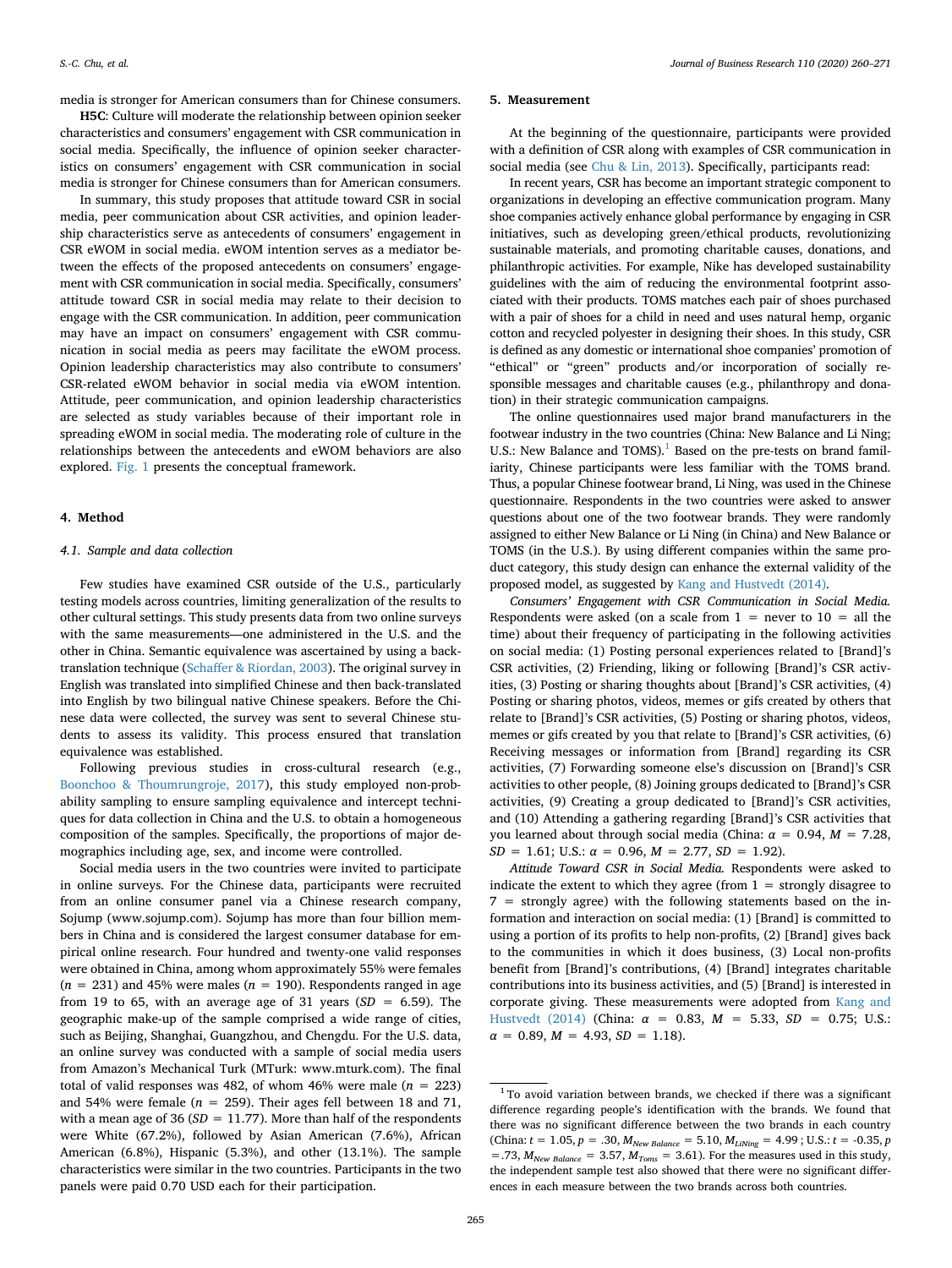*Peer Communication.* Respondents were asked to indicate on a 7-point scale (1 = never to 7 = very frequently) how often they communicate with the following people about [Brand]'s CSR activities in social media: (1) family, (2) close friends, (3) classmates or college friends, (4) former high school friends, and (5) acquaintances. The items of family and close friends were averaged to form an index of peer communication with strong ties (China: Spearman-brown coefficient = 0.63, *M* = 5.42, *SD* = 1.05; U.S.: Spearman-brown coefficient = 0.90, *M* = 2.90,  $SD = 1.77$ ), while the other three items were averaged to create an index of peer communication with weak ties (China:  $\alpha = 0.74$ ,  $M = 5.38$ , *SD* = 1.04; US:  $\alpha$  = 0.90,  $M$  = 2.28, *SD* = 1.67).

*Opinion Leader and Opinion Seeker.* Two measurements were adopted from [Flynn et al. \(1996\).](#page-10-25) For opinion leadership, respondents were asked to indicate on a 7-point scale to what extent they agree with the following statements: (1) People that I know pick shoes based on what I have told them, (2) I often persuade others to buy the shoes that I like, and (3) I often influence people's opinions about shoes. The scores of the three items were averaged to form an index of opinion leader (China:  $\alpha = 0.85$ ,  $M = 5.22$ ,  $SD = 1.12$ ; U.S.:  $\alpha = 0.92$ ,  $M = 3.11$ ,  $SD = 1.57$ ). For opinion seeking, the statements are: (1) I like to get others' opinions before I buy a pair of shoes, (2) I feel more comfortable buying shoes when I have gotten other people's opinions on them, and (3) When I consider buying a pair of shoes, I ask other people for advice. The scores of the three items were averaged to form an index of opinion seeker (China: *α* = 0.85, *M* = 4.70, *SD* = 1.34; U.S.: *α* = 0.86,  $M = 3.32, SD = 1.53$ .

*eWOM Intention.* [Eberle, Berens, and Li \(2013\)](#page-10-34) measurement of eWOM intention was adopted in this study. Respondents were asked to indicate on a 7-point scale to what extent they agree with the following statements: (1) I will invite friends to learn more about [Brand]'s CSR on social media, (2) I will recommend [Brand]'s CSR on social media to my friends, (3) I will talk about [Brand]'s CSR on social media, and (4) I will talk positively about [Brand]'s CSR on social media. The four items were averaged to form an index of eWOM intention (China:  $\alpha = 0.81, M = 5.53, SD = 0.91; U.S.: \alpha = 0.90, M = 3.74, SD = 1.57$ .

## **6. Results**

## *6.1. Scale reliability and construct validity*

First, Cronbach's alpha was employed to assess scale reliability for each construct. Most coefficient alphas were above 0.70. The reliability for peer communication with strong ties in the China sample is slightly lower due to the two-item construct. To assess construct reliability, both composite reliability (CR) and average variance extracted (AVE) were computed for all the constructs. As shown in [Table 1,](#page-7-0) the overall results indicated adequate reliabilities.

For construct validity, [Table 1](#page-7-0) also shows that all items loaded significantly (*p* < .001) on their designated constructs in confirmatory factor analyses. The standardized factor loadings are between 0.639 and 0.868 in China and between 0.713 and 0.957 in the U.S. This suggests that all constructs established convergent validity in both samples [\(Anderson & Gerbing, 1988](#page-10-35)).

#### *6.2. Attitude toward CSR in social media*

The structural model shows a very good fit to the data  $(X^2 = 0.291)$ with  $p = .59$  and  $df = 1$ , CFI = 0.1.000, TLI = 1.005, RMSEA = 0.000 and  $SRMR = 0.002$ .<sup>2</sup> [Table 2](#page-7-1) presents the structural

paths.<sup>[3](#page-6-1)</sup> Hypothesis 1A predicts a positive relationship between attitudes toward CSR in social media and consumers' engagement with CSR communication in social media, but the hypothesis was not supported. Instead, as shown in Table  $3<sup>4</sup>$  $3<sup>4</sup>$  $3<sup>4</sup>$ , there was an indirect effect of attitudes toward CSR on consumer's engagement with CSR communication in social media through eWOM intention (β = 0.032,  $p$  < .001), supporting H1B. To determine whether the structural paths for the China and U.S. models were invariant, which is the moderating effect of culture in the structural model, a series of multi-group analyses using Mplus 7 with maximum likelihood estimation was conducted that compared the chi-square differences between the base model and the constrained model with the equality constraints imposed ([Anderson &](#page-10-35) [Gerbing, 1988\)](#page-10-35). The increase in chi-square due to the equality constraints was used as a significance test. As shown in [Table 4,](#page-8-1) when we constrained the structural paths to be equivalent (Model 2), a significant increase in chi-square was observed ( $Δχ2$  (35) = 246.004, *p* < .001) compared to the base model with all parameters free (Model 1). This indicates that the structural paths are overall different in their degrees across the two groups.

To continue to compare the invariance in each structural path between the two groups, the constrained (Model 2 in [Table 4\)](#page-8-1) and unconstrained models (Model 3 to Model 7 in [Table 4](#page-8-1)) were compared. Significant difference in the path between the two groups was reached when the chi-square difference was significant between the constrained and unconstrained models. [Table 2](#page-7-1) illustrates the chi-square differences and the comparison of path coefficients of the two samples. The chisquare difference in [Table 4](#page-8-1) between the constrained (Model 2) and the unconstrained model (Model 3) shows that culture moderated the relationships between attitudes toward CSR and consumers' engagement with CSR communication in social media  $(\Delta \chi^2$  (1) = 22.011, *p* < .001). More specifically, the influence of attitudes toward CSR on consumers' engagement with CSR communication is stronger for the Chinese participants than the U.S. samples ( $\beta_{\text{China}} = 0.174$ ,  $p < .001$ ;  $\beta_{U.S.} = 004, p = n.s.).$ 

## *6.3. Peer communication about CSR activities with strong and weak ties*

The results in [Table 2](#page-7-1) show that peer communication with both strong ties (H2A) and weak ties (H3A) had a positive influence on consumers' engagement with CSR communication in social media (H2A:  $\beta = 0.162$ ,  $p < .001$ ; H3A:  $\beta = 0.570$ ,  $p < .001$ ). In addition, peer communication with both strong ties and weak ties can indirectly affect consumers' engagement with CSR communication through eWOM intention (H2B: β = 0.031, *p* < .001; H3B: β = 0.032, *p* < .001). The chi-square difference in [Table 4](#page-8-1) between the constrained (Model 2) and the unconstrained model (Model 4 and Model 5) indicates that culture significantly moderated the effect of peer communication with strong ties on consumers' engagement with CSR communication in social media ( $Δχ2(1) = 6.569, p < .05$ ), but it did not moderate the effect of peer communication with weak ties (Δχ2  $(1) = 0.27$ ,  $p = n.s$ .), supporting only H2C. The influence of peer communication with strong ties on consumers' engagement with CSR communication was stronger for the Chinese than the U.S. participants  $(\beta_{\text{China}} = 0.269, p < .001; \beta_{\text{U.S.}} = 186, p < .001).$ 

<span id="page-6-0"></span><sup>&</sup>lt;sup>2</sup> Both the China and U.S. models also have very good fit to the data when they are analyzed separately. For the China model:  $X^2 = 0.007$  with  $p = .93$ and *df* = 1, CFI = 0.1.000, TLI = 1.030, RMSEA =0.000 and SRMR = 0.000; for the U.S. model:  $X^2 = 0.343$  with  $p = .56$  and  $df = 1$ , CFI = 0.1.000, TLI = 1.014, RMSEA =0.000 and SRMR = 0.003.

<span id="page-6-1"></span><sup>&</sup>lt;sup>3</sup> Results of the direct effects for the China and U.S. samples are presented in [Table 2](#page-7-1) as well as additional information when China and the U.S. samples were analyzed separately.

<span id="page-6-2"></span><sup>&</sup>lt;sup>4</sup> Results of the indirect effects for the China and U.S. samples are presented in [Table 3](#page-8-0) as well as additional information when China and the U.S. samples were analyzed separately.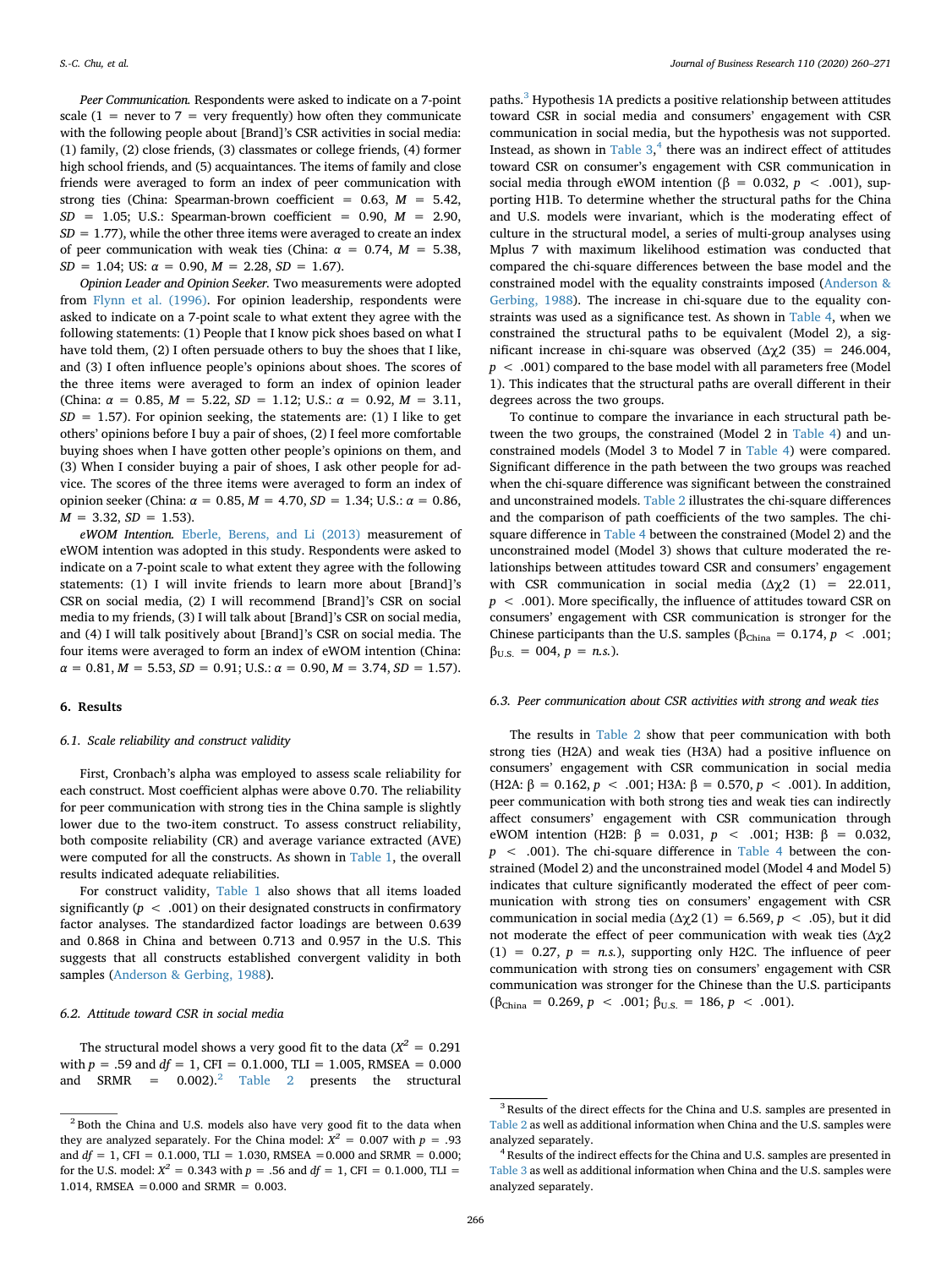#### <span id="page-7-0"></span>**Table 1**

Reliabilities and Confirmatory Factor Analysis Properties.

| Construct                                                                                                        | China           |          | U.S. |      |                 |          |             |            |
|------------------------------------------------------------------------------------------------------------------|-----------------|----------|------|------|-----------------|----------|-------------|------------|
|                                                                                                                  | factor loadings | $\alpha$ | CR   | AVE  | factor loadings | $\alpha$ | CR          | <b>AVE</b> |
| Attitude toward CSR in social media                                                                              |                 | 0.85     | 0.85 | 0.53 |                 | 0.89     | 0.89        | 62         |
| 1. [Brand] is committed to using a portion of its profits to help non-profits                                    | $0.740***$      |          |      |      | $0.830***$      |          |             |            |
| 2. [Brand] gives back to the communities in which it does business                                               | $0.647***$      |          |      |      | $0.713***$      |          |             |            |
| 3. Local non-profits benefit from [Brand]'s contributions                                                        | $0.743***$      |          |      |      | $0.726***$      |          |             |            |
| 4. [Brand] integrates charitable contributions into its business activities                                      | $0.707***$      |          |      |      | $0.830***$      |          |             |            |
| 5. [Brand] is interested in corporate giving                                                                     | $0.805***$      |          |      |      | $0.815***$      |          |             |            |
| Peer communication with strong ties                                                                              |                 | 0.62     | 0.62 | 0.45 |                 |          | $0.91$ 0.91 | 0.83       |
| 1. Family                                                                                                        | $0.657***$      |          |      |      | $0.864***$      |          |             |            |
| 2. Close friends                                                                                                 | $0.686***$      |          |      |      | $0.957***$      |          |             |            |
| Peer communication with weak ties                                                                                |                 | 0.75     | 0.75 | 0.51 |                 | 0.90     | 0.90        | 0.74       |
| 1. Classmates or college friends                                                                                 | $0.726***$      |          |      |      | $0.899***$      |          |             |            |
| 2. Former high school friends                                                                                    | $0.639***$      |          |      |      | $0.849***$      |          |             |            |
| 3. Acquaintances                                                                                                 | $0.767***$      |          |      |      | $0.837***$      |          |             |            |
| <b>Opinion</b> leader                                                                                            |                 | 0.86     | 0.86 | 0.68 |                 | 0.92     | 0.92        | 0.80       |
| 1. People that I know pick shoes based on what I have told them                                                  | $0.831***$      |          |      |      | $0.835***$      |          |             |            |
| 2. I often persuade others to buy the shoes that I like                                                          | $0.781***$      |          |      |      | $0.916***$      |          |             |            |
| 3. I often influence people's opinions about shoes                                                               | $0.862**$       |          |      |      | $0.935***$      |          |             |            |
| Opinion seeker                                                                                                   |                 | 0.85     | 0.85 | 0.65 |                 | 0.87     | 0.87        | 0.70       |
| 1. When I consider buying a pair of shoes, I ask other people for advice                                         | $0.777***$      |          |      |      | $0.751***$      |          |             |            |
| 2. I like to get others' opinions before I buy a pair of shoes                                                   | $0.862***$      |          |      |      | $0.899***$      |          |             |            |
| 3. I feel more comfortable buying shoes when I have gotten other people's opinions on them                       | $0.783***$      |          |      |      | $0.851***$      |          |             |            |
| eWOM intention                                                                                                   |                 | 0.82     | 0.82 | 0.53 |                 | 0.90     | 0.90        | 0.68       |
| 1. I will invite friends to learn more about [Brand]'s CSR on social media                                       | $0.781***$      |          |      |      | $0.889***$      |          |             |            |
| 2. I will recommend [Brand]'s CSR on social media to my friends                                                  | $0.756***$      |          |      |      | $0.809***$      |          |             |            |
| 3. I will talk about [Brand]'s CSR on social media                                                               | $0.726***$      |          |      |      | $0.875***$      |          |             |            |
| 4. I will talk positively about [Brand]'s CSR on social media                                                    | $0.648***$      |          |      |      | $0.727***$      |          |             |            |
| Consumers' Engagement with CSR Communication in Social Media                                                     |                 | 0.94     | 0.94 | 0.63 |                 | 0.96     | 0.96        | 0.72       |
| 1. Posting personal experiences related to [Brand]'s CSR activities                                              | $0.823***$      |          |      |      | $0.894***$      |          |             |            |
| 2. Friending, liking or following [Brand]'s CSR activities                                                       | $0.699***$      |          |      |      | $0.819***$      |          |             |            |
| 3. Posting or sharing thoughts about [Brand]'s CSR activities                                                    | $0.868***$      |          |      |      | $0.898***$      |          |             |            |
| 4. Posting or sharing photos, videos, memes or gifs created by others that relate to [Brand]'s CSR<br>activities | $0.802***$      |          |      |      | $0.889***$      |          |             |            |
| 5. Posting or sharing photos, videos, memes or gifs created by you that relate to [Brand]'s CSR<br>activities    | $0.783***$      |          |      |      | $0.875***$      |          |             |            |
| 6. Receiving messages or information from [Brand] regarding its CSR activities                                   | $0.675***$      |          |      |      | $0.720***$      |          |             |            |
| 7. Forwarding someone else's discussion on [Brand]'s CSR activities to other people                              | $0.801***$      |          |      |      | $0.854***$      |          |             |            |
| 8. Joining groups dedicated to [Brand]'s CSR activities                                                          | $0.843***$      |          |      |      | $0.876***$      |          |             |            |
| 9. Creating a group dedicated to [Brand]'s CSR activities                                                        | $0.797**$       |          |      |      | $0.828***$      |          |             |            |
| 10. Attending a gathering regarding [Brand]'s CSR activities that you learned about through social               | $0.821***$      |          |      |      | $0.829***$      |          |             |            |
| media                                                                                                            |                 |          |      |      |                 |          |             |            |

*Notes:* Standardized coefficients reported. \*\*\**p* < .001. AVE = Average variance extracted; CR = Composite reliability

## <span id="page-7-1"></span>**Table 2**

|               |                  | All parameters free |            |             |  |  |
|---------------|------------------|---------------------|------------|-------------|--|--|
|               |                  | Combine             | China      | U.S.        |  |  |
| $\rightarrow$ | Engagement (H1A) | 0.024               | $0.174***$ | 0.000       |  |  |
| →             | Engagement (H2A) | $0.162***$          | $0.199***$ | $0.219***$  |  |  |
| →             | Engagement (H3A) | $0.570***$          | $0.226***$ | $0.514***$  |  |  |
| $\rightarrow$ | Engagement (H4A) | $0.108***$          | $0.207***$ | 0.045       |  |  |
| $\rightarrow$ | Engagement (H5A) | $-0.015$            | $0.109**$  | $-0.118***$ |  |  |
| →             | Engagement       | $0.128***$          | $0.116*$   | $0.196***$  |  |  |
| →             | eWOM             | $0.253***$          | $0.509***$ | $0.248***$  |  |  |
| →             | eWOM             | $0.240***$          | $0.117**$  | $0.227***$  |  |  |
| →             | eWOM             | $0.248***$          | $0.173***$ | $0.162**$   |  |  |
| →             | eWOM             | $0.169***$          | $0.136***$ | $0.150***$  |  |  |
| →             | eWOM             | $0.124***$          | 0.042      | $0.185***$  |  |  |
|               |                  |                     |            |             |  |  |

*Notes:* Standardized coefficients reported.  $* p < .05, ** p < .01, ** p < .001$ . The relationships among the independent variables are covaried, and age and gender are included in the model as control variables.

# *6.4. Opinion leadership Characteristics: Opinion leaders and opinion seekers*

The results document that opinion leader characteristic had a

267

significant effect on consumers' engagement with CSR communication in social media (H4A:  $\beta = 0.108$ ,  $p < .001$ ; [Table 2\)](#page-7-1). Moreover, it had an indirect effect on consumers' engagement with CSR communication by enhancing eWOM intention (H4B:  $\beta = 0.022$ ,  $p < .001$ ; [Table 3](#page-8-0)). Although opinion seeker characteristic did not directly affect consumers' engagement with CSR communication in social media (H5A:  $β = -0.015, p = n.s.;$  [Table 2](#page-7-1)), it did indirectly influence consumers' engagement with CSR communication by enhancing eWOM intention (H5B:  $\beta = 0.016$ ,  $p < .001$ ; [Table 3](#page-8-0)).

Regarding the difference across the two groups, [Table 4](#page-8-1) shows that the opinion leader characteristic (model 6) had a significantly stronger effect on consumers' engagement with CSR communication for the Chinese than for the U.S. samples (H4C:  $Δχ2(1) = 24.548, p < .001;$  $β<sub>China</sub> = 0.217, p < .001; β<sub>U.S.</sub> = 0.026, p = n.s.).$  The result is opposite to our hypothesis in which we proposed that effect would be stronger for American consumers than for Chinese consumers. Being an opinion seeker (model 7 in [Table 4](#page-8-1)) had a significantly stronger effect on consumers' engagement with CSR communication for the Chinese than for the U.S. participants ( $Δχ2$  (1) = 33.579, *p* < .001;  $β<sub>China</sub> = 0.116, p < .001; β<sub>U.S.</sub> = -0.143, p < .001$ , supporting H5C. It is interesting to note that the relationship between opinion seeker characteristic and consumers' engagement with CSR communication was positive for China but negative for the U.S.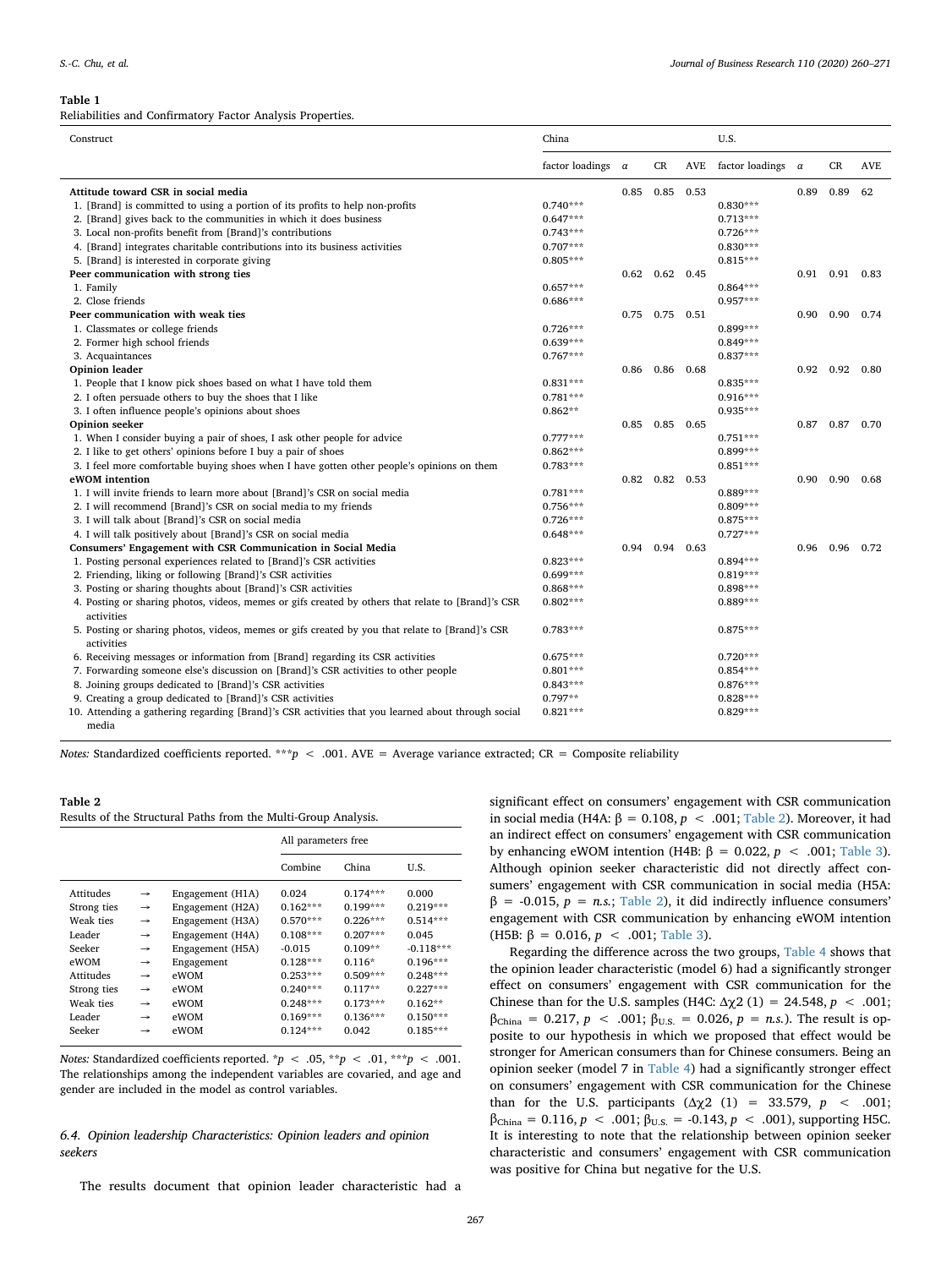#### <span id="page-8-0"></span>**Table 3**

Indirect Effects of Attitudes toward CSR, Peer Communication, and Opinion Leadership Characteristics on Consumer's Engagement with CSR Communication in Social Media through eWOM Intention.

| Independent variables                                                                                                                                                                             |                                                           | Mediators      |               | Dependent variables                                        | β                                                                  |
|---------------------------------------------------------------------------------------------------------------------------------------------------------------------------------------------------|-----------------------------------------------------------|----------------|---------------|------------------------------------------------------------|--------------------------------------------------------------------|
| China and the U.S. Combined<br>Attitudes toward CSR (H1B)<br>Peer communication with strong ties (H2B)<br>Peer communication with weak ties (H3B)<br>Opinion leader (H4B)<br>Opinion seeker (H5B) | $\rightarrow$                                             | eWOM intention | $\rightarrow$ | Consumer's engagement in CSR communication in social media | $0.032***$<br>$0.031***$<br>$0.032***$<br>$0.022***$<br>$0.016***$ |
| China<br>Attitudes toward CSR<br>Peer communication with strong ties<br>Peer communication with weak ties<br>Opinion leader<br>Opinion seeker                                                     | $\rightarrow$                                             | eWOM intention | →             | Consumer's engagement in CSR communication in social media | $0.059*$<br>$0.014*$<br>$0.020*$<br>$0.016*$<br>0.005              |
| U.S.<br>Attitudes toward CSR<br>Peer communication with strong ties<br>Peer communication with weak ties<br>Opinion leader<br>Opinion seeker                                                      | $\rightarrow$<br>$\rightarrow$<br>$\rightarrow$<br>→<br>→ | eWOM intention | →             | Consumer's engagement in CSR communication in social media | $0.048***$<br>$0.044***$<br>$0.032**$<br>$0.029**$<br>$0.036**$    |

*Notes:* Standardized coefficients reported. \*p < .05, \*\*p < .01, \*\*\*p < .001. One-tailed.

#### <span id="page-8-1"></span>**Table 4**

Multi-Group Model and Path Comparison (Moderation Effect).

| Model                                                      | Comparison to all-free model |             |         |    |                                     |    |     |     |
|------------------------------------------------------------|------------------------------|-------------|---------|----|-------------------------------------|----|-----|-----|
|                                                            | Path coefficient $(\beta)$   |             |         |    | $\chi$ <sup>2</sup>                 | df | Δχ2 | Δdf |
| Model 1: All parameters free                               |                              |             | 0.291   |    |                                     |    |     |     |
| Model 2: Structural paths constrained                      |                              |             | 246.295 | 36 | $246.004***$                        | 35 |     |     |
| Unconstrained a single path: (All other paths constrained) | China                        | U.S.        |         |    | Comparison to all-constrained model |    |     |     |
| Model 3: Attitudes $\rightarrow$ engagement (H1C)          | $0.174***$                   | 0.004       | 224.284 | 35 | 22.011***                           |    |     |     |
| Model 4: Strong ties $\rightarrow$ engagement (H2C)        | $0.269***$                   | $0.186***$  | 239.726 | 35 | $6.569*$                            |    |     |     |
| Model 5: Weak ties $\rightarrow$ engagement (H3C)          | $0.426***$                   | $0.401***$  | 246.025 | 35 | 0.27                                |    |     |     |
| Model 6: Leader $\rightarrow$ engagement (H4C)             | $0.217***$                   | 0.026       | 221.747 | 35 | 24.548***                           |    |     |     |
| Model 7: Seeker $\rightarrow$ engagement (H5C)             | $0.116***$                   | $-0.143***$ | 212.716 | 35 | 33.579***                           |    |     |     |

*Notes:* \*\**p* < .01, \*\**p* < .001. The relationships among the independent variables are covaried, and age and gender are included in the model as control variables.

### **7. Discussion**

This study tested a model to understand consumers' engagement with CSR communication in social media as a form of eWOM behavior in a cross-cultural setting. The study proposes that attitudes toward CSR in social media, peer communication about CSR activities, and opinion leadership characteristics serve as the three antecedents of CSR-focused eWOM intention which will lead to consumers' eWOM behavior. The analysis also reveals the mediating role of eWOM intention and its impact on eWOM behavior in social media. The results of multiplegroup structural equation modeling with data from China and the U.S. suggest that the relationships are mostly as predicted but differ in degree across cultures (see [Table 4](#page-8-1)). For global marketers, these findings provide useful information on how to use social media more effectively to promote their CSR campaigns.

Several important theoretical contributions and practical implications can be drawn from the findings of this study. First, while attitude toward CSR had no direct effect on consumers' engagement with CSR communication in social media, both strong ties and weak ties had a positive influence on eWOM behaviors. Moreover, opinion leader characteristic had a significant, direct effect on consumers' engagement with CSR communication in social media, while opinion seeker characteristic did not. These findings suggest that consumers' favorable attitudes about CSR in social media do not necessarily make them likely to tell their friends about a company's CSR initiatives or spread positive eWOM about the brand. While attitude toward CSR had no direct effect on eWOM behaviors, an indirect effect was found through eWOM

intention. Similarly, opinion seeker characteristic also indirectly influenced consumers' engagement with CSR communication by enhancing eWOM intention, although a direct effect was not found. Indeed, all of the hypotheses regarding the mediating effect were supported (H1B, H2B, H3B, H4B, H5B) in the current study. This finding contributes to the literature by highlighting the significant mediating role of eWOM intention between the three antecedents and consumers' engagement with CSR communication in social media.

Second, this study also illuminates the critical role of peer communication in leading to eWOM behaviors among social media users by confirming the influence of peer communication on eWOM intention and behavior in social media across cultures. In particular, social media peer communication about CSR activities with either strong ties or weak ties positively influences consumers' intention to engage in eWOM and the consequent behavior in both China and the U.S. This specific finding supports recent studies on social media peer communication ([Men & Muralidharan, 2017; Muralidharan & Men, 2015;](#page-11-8) [Wang, Yu, and Wei 2012\)](#page-11-8) and reinforces the important role of peer groups as socialization agents in social media platforms. Social media peer communication involves a process in which individuals may imitate or model the behavior of their peers through social interactions ([Wang, Yu, and Wei 2012](#page-11-33)). In both countries, when peers share opinions about a company's CSR communication on social media, their contacts may form similar perceptions and are susceptible to conforming to group norms. Marketers need to understand the importance of strong and weak ties and their instrumental value in positively influencing the eWOM behavior of social media users.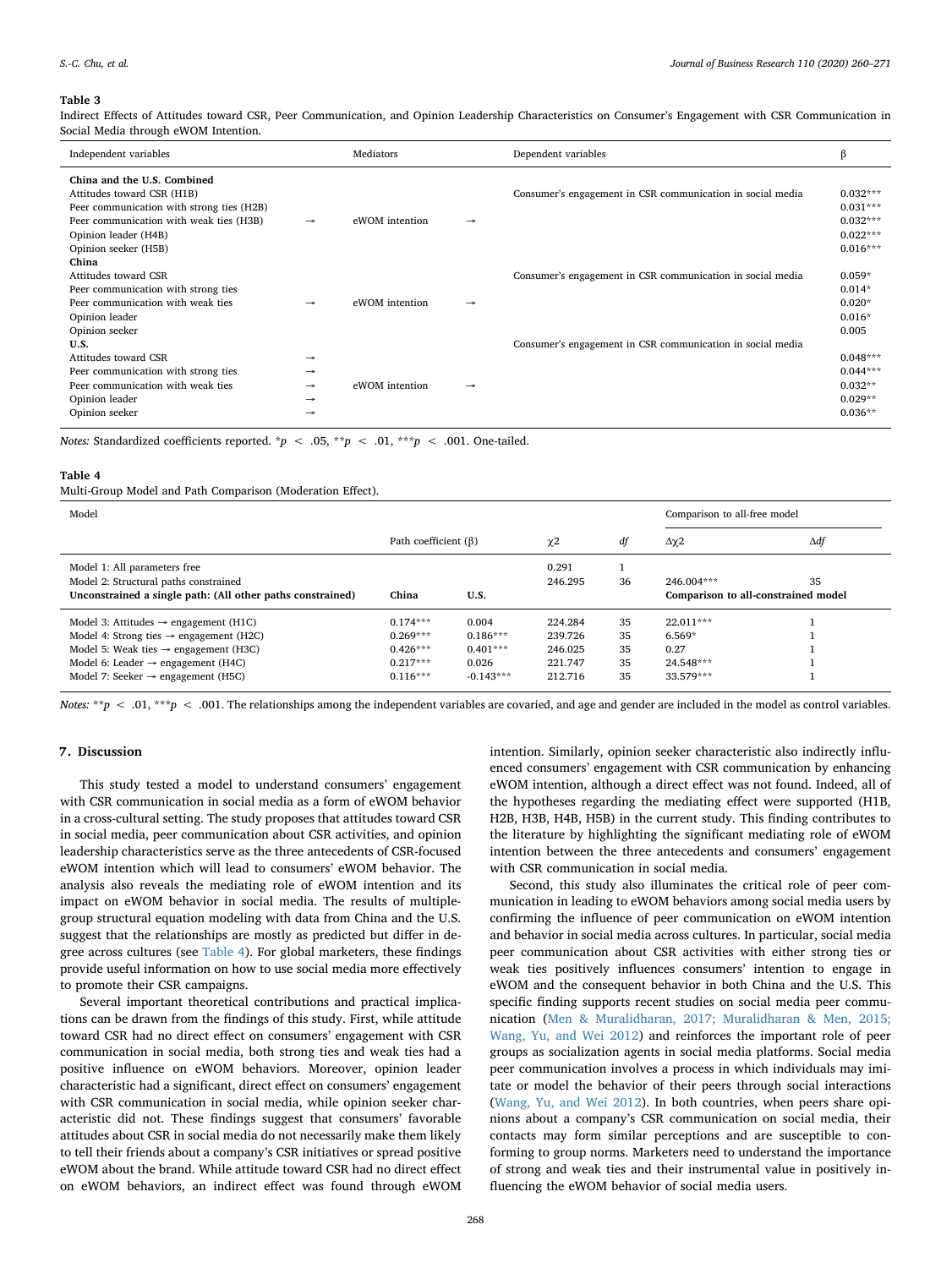Third, the results from the multiple-group analysis showed that there are significant cross-cultural differences in the two consumer markets. That is, culture moderates the relationships between CSR eWOM behavior and its various antecedents. The degree of impact of the three antecedents varies significantly between consumers in China and the U.S. In particular, the influence of attitudes toward CSR on consumers' engagement with CSR communication is stronger for the Chinese than for the U.S. participants. In addition, the effect of strongtie communication on consumers' engagement with CSR communication is stronger for China than for the U.S. Contrary to our prediction, the opinion leader characteristic has a significantly stronger effect on eWOM behaviors for the Chinese than for the U.S. samples, while the relationship between opinion seeker characteristic and eWOM behaviors was positive for China but negative for the U.S. Overall, these findings suggest that the relationships between the three antecedents and eWOM behavior in social media are stronger for Chinese consumers than American consumers.

These findings suggest that attitude, peer communication, and opinion leadership play a more powerful role for Chinese consumers than for their American counterparts in leading to eWOM behavior. This may explain why Chinese consumers generally engage in a higher level of eWOM than American consumers. For example, consumers with an interdependent cultural orientation, like Chinese social media users, emphasize harmony within their in-groups [\(Chu & Choi, 2011; Jiao, Jo,](#page-10-23) [& Sarigöllü, 2017](#page-10-23)). Thus, Chinese consumers are more likely to use social media to maintain relationships with others. Because of this, their engagement with CSR communication is more likely to be influenced by their attitude, peer communication, and opinion leader characteristics. However, consumers with an independent view of self like American social media users are more likely to use social media to interact with content (Jiao Jo, and Sarigöllü 2017; [Minton et al., 2012\)](#page-11-20) and are therefore less likely to engage in eWOM behavior. Global marketers should adopt localized CSR strategies when considering how to boost the influence of attitude, peer communication, and opinion leadership characteristics on eWOM behavior. For example, companies interested in the Chinese market can monitor what CSR communication is being forwarded among users on social media and try to promote those CSR initiatives by leveraging the influence of opinion leaders and seekers.

Finally, cultural differences were observed in terms of the influence of opinion leader and seeker characteristics on consumers' eWOM engagement with CSR communication in social media. Specifically, opinion leader characteristic had a significantly stronger effect on consumers' engagement with CSR communication for the Chinese than for the U.S. samples.

While prior research found that American consumers tend to engage more in information giving and be opinion leaders, this characteristic plays a more important role in China than in the U.S. Interestingly, the relationship between opinion seeker characteristics and consumers' CSR engagement was only positive for China but negative for the U.S. These findings suggest that opinion leadership and opinion seeking are more likely to generate CSR-related communication through eWOM in social media in China than in the U.S. The collectivistic cultural orientation and group norms emphasized in Chinese society may contribute to these findings. When Chinese social media users actively learn and form opinions about CSR and at the same time receive information from others, they are more likely to engage in CSR communication to demonstrate their group membership and identity. Marketers in China should develop CSR programs that boost eWOM intention and create an online community on social media where Chinese consumers can discuss and share information about CSR.

While the direct relationship between opinion seeking and consumers' engagement with CSR communication was negative among participants from the U.S., opinion seeking indirectly influenced American consumers' CSR engagement through eWOM intention. A negative relationship between opinion seeker characteristics and consumers' engagement with CSR communication for American users indicates that some social media users merely view others' comments and opinions about CSR and are not motivated to share that information with others on social media. These results indicate the importance of eWOM intention as a mediator in enhancing the relationship between opinion seeking and engagement with CSR communication among American social media users. For the U.S. sample, whether social media users will engage in CSR communication is based on their behavioral intentions. In the U.S. market, companies should attempt to inspire opinion seekers' intention to express their opinions about CSR as this will lead to their actual engagement with CSR communication in social media.

From a practical perspective, the findings of this study highlight the huge opportunity to use social media to communicate CSR in China and provide valuable implications for multinational companies as they create global campaigns to target socially responsible consumers. It is imperative for Chinese social media marketers to develop strategic plans to identify peers who are able to persuade others among their friend circles. Companies should create CSR campaigns that encourage Chinese social media users to share their personal experiences or stories about companies' CSR programs with their peers. Furthermore, marketers can use artificial intelligence technologies or big data analytics to segment social media peers in order to develop real-time campaigns that optimize user responses.

In addition, consumer norms vary across cultures, and it is vital to develop a mechanism for identifying those norms that are valued in China. Such norms could be used in designing CSR communication strategies that will be more appealing to Chinese consumers and lead them to engage with CSR communication in social media. For example, to target Chinese social media users, it is vital to create CSR campaigns that they will see as likeable and sharable, as the influences of attitudes toward CSR, peer communication, and opinion leadership characteristics on consumers' engagement with CSR communication are strong for Chinese consumers.

# **8. Limitations and future research**

A few limitations provide directions for future research. First, the present study focuses on positive eWOM and examines the antecedents that lead to CSR-related eWOM intention. Future researchers should consider the negative aspect of eWOM, as negative WOM could be used to express dissatisfaction and disapproval regarding irresponsible companies ([Grappi, Romani, & Bagozzi, 2013\)](#page-10-36). In addition, factors such as the creative idea, the actual social aspect being addressed, the specific social media platform, and congruence with the brand may have an impact on consumers' attitude toward CSR as well as their engagement with CSR communication in social media. Future researchers could examine these factors to expand the research in this area.

Second, this study focuses on the cultural differences between China and the U.S. It is important to note that the level of economic development also influences the extent of CSR practices and perception ([Ramasamy & Hung, 2005](#page-11-34)). In China, social issues and responsibility only become important when economic security is guaranteed. The origination and spread of CSR in the U.S. also relates to the emergence of a wealthy middle class who care about the social consequences of business activities and can afford to support or punish companies through socially responsible consumption ([Auger, Devinney, &](#page-10-37) [Louviere, 2007](#page-10-37)). In contrast, although China has enjoyed rapid economic growth in recent decades, it is still the biggest developing country in the world. Previous studies showed that Chinese executives' and managers' adoption of CSR is linked to gaining economic benefits ([Zu & Song, 2009](#page-11-35)), and many companies use CSR as a tool of public relations or window dressing rather than to make substantive structural change [\(Marquis & Qian, 2013](#page-11-36)). Longitudinal studies could provide insights about the trends and changes in the antecedents of consumers' engagement with CSR communication in social media, as China is moving from a developing country to a developed country.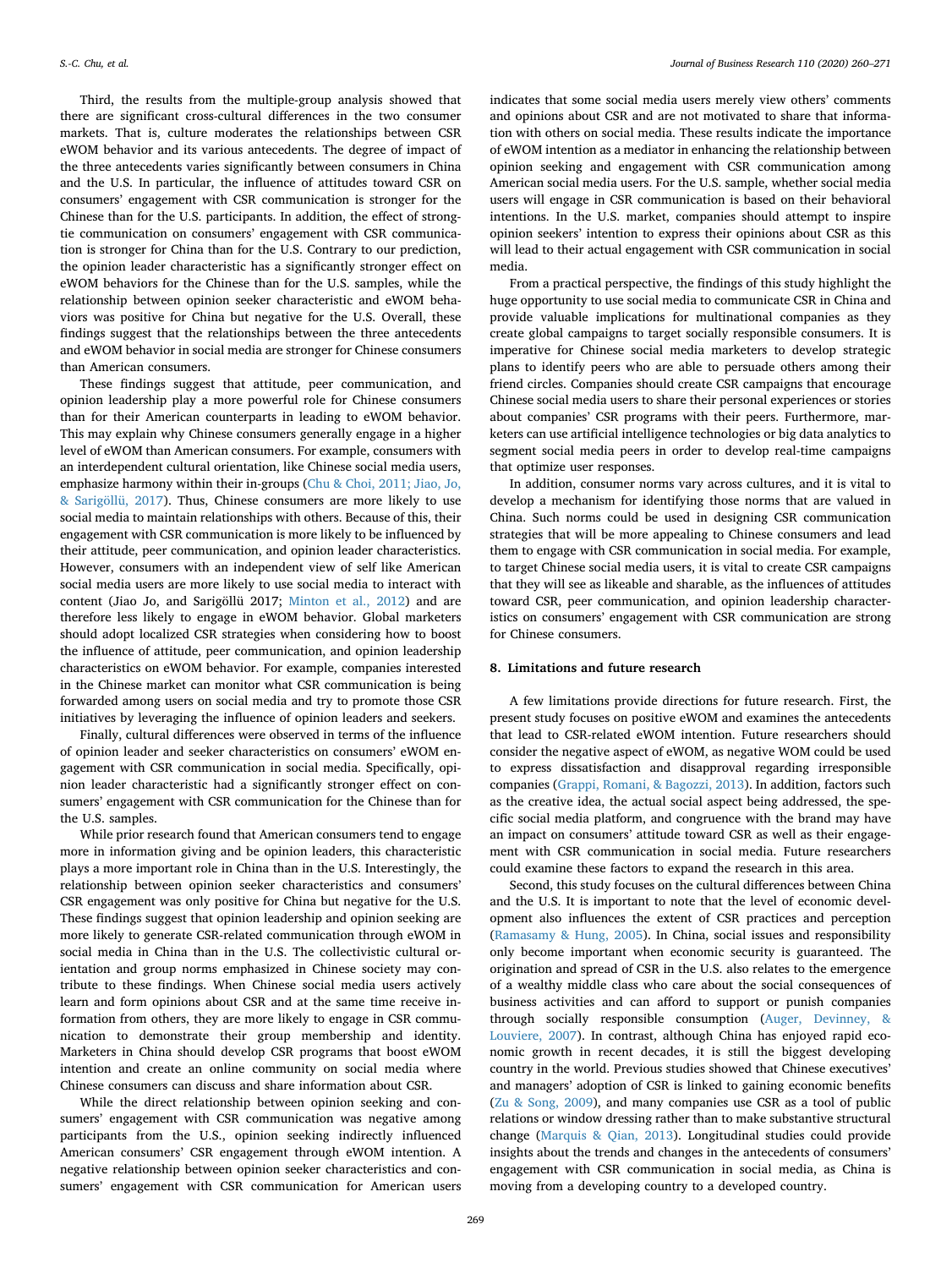Third, the power of government in economic regulation also shapes the nature of CSR in different countries ([Matten & Moon, 2008](#page-11-16)). Empirical studies show that Chinese companies' response to CSR is both politically and economically driven, and political interference is an important determinant of CSR in China ([Noronha, Si Tou, & Cynthia,](#page-11-37) [and Jenny J. Guan, , 2013](#page-11-37)). Future researchers could examine the influence of economic systems and political interference on consumers' response to CSR in social media. Constructs such as consumer skepticism and trust could be included in the research model to examine their relationship with eWOM intention and behavior.

Fourth, future researchers may need to be more cautious when providing CSR examples in the study. Including actual CSR examples of a brand may provide more information about that brand than others, which could bias the result when some respondents are assigned that brand while others are assigned to different brands when answering the survey. Future researchers may want to use different brands, with one serving as the example of CSR and the other being asked about in the survey.<sup>[5](#page-10-38)</sup>

Finally, as with all self-reported studies, participants' self-reported responses may be different from how they actually behave. For example, social desirability bias may affect the results. Future researchers could use experiments to investigate participants' actual behaviors related to their engagement with CSR communication in social media.

In sum, this is the first empirical study to examine the influence of culture on eWOM in social media, as it relates to CSR. The findings show that attitude toward CSR in social media serves as a more important predictor of eWOM behavior in China than in the U.S. Similarly, Chinese consumers' eWOM behaviors related to CSR are more likely to be influenced by peer communication and opinion leadership characteristics than those of their American counterparts. Identifying differences among countries in antecedents leading to consumers' action to spread a brand's CSR activities provides theoretical contributions to the literature on CSR and eWOM from a cross-cultural perspective.

#### **References**

- <span id="page-10-26"></span>[Allen, Paul W. \(2000\). Assessing the Usefulness of an Opinion Leadership Scale to the](http://refhub.elsevier.com/S0148-2963(20)30049-7/h0005) Diffusion of New Accounting Services. *[Journal of Professional Services Marketing,](http://refhub.elsevier.com/S0148-2963(20)30049-7/h0005) 21*[\(2\), 149–159.](http://refhub.elsevier.com/S0148-2963(20)30049-7/h0005)
- <span id="page-10-17"></span>Ajzen, Icek, & Fishbein, Martin (1980). *[Understanding Attitudes and Predicting Social](http://refhub.elsevier.com/S0148-2963(20)30049-7/h0010) Behavior.* [Englewood Cliffs, NJ: Prentice-Hall](http://refhub.elsevier.com/S0148-2963(20)30049-7/h0010).
- <span id="page-10-35"></span>[Anderson, James C., & Gerbing, David W. \(1988\). Structural Modeling in Practice: A](http://refhub.elsevier.com/S0148-2963(20)30049-7/h0015) [Review and Recommended Two-Step Approach.](http://refhub.elsevier.com/S0148-2963(20)30049-7/h0015) *Psychological Bulletin, 103*(3), [411–423](http://refhub.elsevier.com/S0148-2963(20)30049-7/h0015).
- <span id="page-10-37"></span>[Auger, Pat, Devinney, Timothy M., & Louviere, Jordan J. \(2007\). Using Best-Worst](http://refhub.elsevier.com/S0148-2963(20)30049-7/h0020) [Scaling Methodology to Investigate Consumer Ethical Beliefs Across Countries.](http://refhub.elsevier.com/S0148-2963(20)30049-7/h0020) *[Journal of Business Ethics, 70](http://refhub.elsevier.com/S0148-2963(20)30049-7/h0020)*(3), 299–326.
- <span id="page-10-27"></span>[Bansal, Harvir S., & Voyer, Peter A. \(2000\). Word-of-Mouth Processes within a Services](http://refhub.elsevier.com/S0148-2963(20)30049-7/h0025) Purchase Decision Context. *[Journal of Service Research, 3](http://refhub.elsevier.com/S0148-2963(20)30049-7/h0025)*(2), 166–177.
- <span id="page-10-5"></span>[Becker-Olsen, Karen L., Taylor, Charles R., Hill, Ronald Paul, & Yalcinkaya, Goksel](http://refhub.elsevier.com/S0148-2963(20)30049-7/h0030) [\(2011\). A Cross-Cultural Examination of Corporate Social Responsibility Marketing](http://refhub.elsevier.com/S0148-2963(20)30049-7/h0030) [Communications in Mexico and the United States: Strategies for Global Brands.](http://refhub.elsevier.com/S0148-2963(20)30049-7/h0030) *[Journal of International Marketing, 19](http://refhub.elsevier.com/S0148-2963(20)30049-7/h0030)*(2), 30–44.
- [Bloch, Peter H. \(1986\). The Product Enthusiast: Implications for Marketing-Strategy.](http://refhub.elsevier.com/S0148-2963(20)30049-7/h0035) *[Journal of Consumer Marketing, 3](http://refhub.elsevier.com/S0148-2963(20)30049-7/h0035)*(3), 51–62.
- <span id="page-10-32"></span>[Boonchoo, Pattana, & Thoumrungroje, Amonrat \(2017\). A Cross-Cultural Examination of](http://refhub.elsevier.com/S0148-2963(20)30049-7/h0040) [the Impact of Transformation Expectations on Impulse Buying and Conspicuous](http://refhub.elsevier.com/S0148-2963(20)30049-7/h0040) Consumption. *[Journal of International Consumer Marketing, 29](http://refhub.elsevier.com/S0148-2963(20)30049-7/h0040)*(3), 194–205.
- <span id="page-10-12"></span>[Brammer, Stephen, He, Hongwei, & Mellahi, Kamel \(2015\). Corporate Social](http://refhub.elsevier.com/S0148-2963(20)30049-7/h0045) [Responsibility, Employee Organizational Identification, and Creative Effort: The](http://refhub.elsevier.com/S0148-2963(20)30049-7/h0045) [Moderating Impact of Corporate Ability.](http://refhub.elsevier.com/S0148-2963(20)30049-7/h0045) *Group and Organization Management, 40*(3), [323–352](http://refhub.elsevier.com/S0148-2963(20)30049-7/h0045).
- <span id="page-10-28"></span>[Bristor, Julia M. \(1990\). Enhanced Explanations of Word of Mouth Communications: The](http://refhub.elsevier.com/S0148-2963(20)30049-7/h0050) Power of Relationships. *[Research in Consumer Behavior, 4](http://refhub.elsevier.com/S0148-2963(20)30049-7/h0050)*, 51–83.
- <span id="page-10-38"></span><span id="page-10-24"></span>[Brown, Jo, Broderick, Amanda J., & Lee, Nick \(2007\). Word of Mouth Communication](http://refhub.elsevier.com/S0148-2963(20)30049-7/h0055) [within Online Communities: Conceptualizing the Online Social Network.](http://refhub.elsevier.com/S0148-2963(20)30049-7/h0055) *Journal of*
- <span id="page-10-0"></span>Businesswire.com (2018), "The Walt Disney Company and Make-A-Wish® Invite Fans to "Share Your Ears" to Help Grant Wishes in Celebration of 90 Years of Mickey Mouse," Retrieved February 12, 2019 from [https://www.businesswire.com/news/home/](https://www.businesswire.com/news/home/20181104005033/en/Walt-Disney-Company-Make-A-Wish%c2%ae-Invite-Fans-%26ldquo%3bShare) [20181104005033/en/Walt-Disney-Company-Make-A-Wish](https://www.businesswire.com/news/home/20181104005033/en/Walt-Disney-Company-Make-A-Wish%c2%ae-Invite-Fans-%26ldquo%3bShare)®-Invite-Fans-"Share.
- <span id="page-10-13"></span>[Carroll, Archie B. \(1979\). A Three-Dimensional Conceptual Model of Corporate](http://refhub.elsevier.com/S0148-2963(20)30049-7/h0065) Performance. *[Academy of Management Review, 4](http://refhub.elsevier.com/S0148-2963(20)30049-7/h0065)*(4), 497–505.
- <span id="page-10-1"></span>[Chen, Yubo, Fay, Scott, & Wang, Qi \(2011\). The Role of Marketing in Social Media: How](http://refhub.elsevier.com/S0148-2963(20)30049-7/h0070) Online Consumer Reviews Evolve. *[Journal of Interactive Marketing, 25](http://refhub.elsevier.com/S0148-2963(20)30049-7/h0070)*(2), 85–94.
- <span id="page-10-3"></span>[Cho, Moonhee, Furey, Lauren D., & Mohr, Tiffany \(2017\). Communicating Corporate](http://refhub.elsevier.com/S0148-2963(20)30049-7/h0075) [Social Responsibility on Social Media: Strategies, Stakeholders, and Public](http://refhub.elsevier.com/S0148-2963(20)30049-7/h0075) Engagement on Corporate Facebook. *[Business and Professional Communication](http://refhub.elsevier.com/S0148-2963(20)30049-7/h0075) [Quarterly, 80](http://refhub.elsevier.com/S0148-2963(20)30049-7/h0075)*(1), 52–69.
- <span id="page-10-4"></span>[Christodoulides, George, Michaelidou, Nina, & Argyriou, Evmorfia \(2012\). Cross-National](http://refhub.elsevier.com/S0148-2963(20)30049-7/h0080) Differences in e-WOM Influence. *[European Journal of Marketing, 46](http://refhub.elsevier.com/S0148-2963(20)30049-7/h0080)*(11/12), [1689–1707](http://refhub.elsevier.com/S0148-2963(20)30049-7/h0080).
- <span id="page-10-23"></span>[Chu, S.-C., & Choi, S. M. \(2011\). Electronic Word-of-Mouth \(eWOM\) in Social Networking](http://refhub.elsevier.com/S0148-2963(20)30049-7/h0090) [Sites: A Cross-Cultural Study of the U.S. and China.](http://refhub.elsevier.com/S0148-2963(20)30049-7/h0090) *Journal of Global Marketing, 24*(3), [263–281](http://refhub.elsevier.com/S0148-2963(20)30049-7/h0090).
- <span id="page-10-33"></span>[Chu, Shu-Chuan, & Lin, Jhih-Syuan \(2013\). Consumers' Perception of Corporate Social](http://refhub.elsevier.com/S0148-2963(20)30049-7/h0085) [Responsibility in the United States and China: A Study of Female Cosmetics](http://refhub.elsevier.com/S0148-2963(20)30049-7/h0085) Consumers. *[International Journal of Strategic Communication, 7](http://refhub.elsevier.com/S0148-2963(20)30049-7/h0085)*(1), 43–64.
- <span id="page-10-19"></span>[Chu, S.-C., & Sung, Y. \(2015\). Using a Consumer Socialization Framework to Understand](http://refhub.elsevier.com/S0148-2963(20)30049-7/h0095) [Electronic Word-of-Mouth \(eWOM\) Group Membership among Brand Followers on](http://refhub.elsevier.com/S0148-2963(20)30049-7/h0095) Twitter. *[Electronic Commerce Research and Applications, 14](http://refhub.elsevier.com/S0148-2963(20)30049-7/h0095)*(4), 251–260.
- <span id="page-10-15"></span>[Dabholkar, Pratibha A., & Bagozzi, Richard P. \(2002\). An Attitudinal Model of](http://refhub.elsevier.com/S0148-2963(20)30049-7/h0100) [Technology-Based Self-Service: Moderating Effects of Consumer Traits and](http://refhub.elsevier.com/S0148-2963(20)30049-7/h0100) Situational Factors. *[Journal of the Academy of Marketing Science, 30](http://refhub.elsevier.com/S0148-2963(20)30049-7/h0100)*(3), 184–201.
- <span id="page-10-11"></span>[Deuze, Mark \(2016\). Living in Media and the Future of Advertising.](http://refhub.elsevier.com/S0148-2963(20)30049-7/h0105) *Journal of Advertising, 45*[\(3\), 326–333.](http://refhub.elsevier.com/S0148-2963(20)30049-7/h0105)
- <span id="page-10-2"></span>[Du, Shuili, & Vieira, Edward T. \(2012\). Striving for Legitimacy through Corporate Social](http://refhub.elsevier.com/S0148-2963(20)30049-7/h0110) [Responsibility: Insights from Oil Companies.](http://refhub.elsevier.com/S0148-2963(20)30049-7/h0110) *Journal of Business Ethics, 110*(4), [413–427](http://refhub.elsevier.com/S0148-2963(20)30049-7/h0110).
- <span id="page-10-34"></span>[Eberle, David, Berens, Guido, & Li, Ting \(2013\). The Impact of Interactive Corporate](http://refhub.elsevier.com/S0148-2963(20)30049-7/h0115) [Social Responsibility Communication on Corporate Reputation.](http://refhub.elsevier.com/S0148-2963(20)30049-7/h0115) *Journal of Business Ethics, 118*[\(4\), 731–746.](http://refhub.elsevier.com/S0148-2963(20)30049-7/h0115)
- <span id="page-10-9"></span>[Engel, James F., Blackwell, Roger D., & Kegerreis, Robert J. \(1969\). How Information Is](http://refhub.elsevier.com/S0148-2963(20)30049-7/h0120) Used to Adopt an Innovation. *[Journal of Advertising Research, 9](http://refhub.elsevier.com/S0148-2963(20)30049-7/h0120)*(4), 3–8.
- <span id="page-10-6"></span>[Fernando, Angeline Gautami, Suganthi, L., & Sivakumaran, Bharadhwaj \(2014\). If You](http://refhub.elsevier.com/S0148-2963(20)30049-7/h0125) [Blog, Will They Follow? Using Online Media to Set the Agenda for Consumer](http://refhub.elsevier.com/S0148-2963(20)30049-7/h0125) [Concerns on "Greenwashed" Environmental Claims.](http://refhub.elsevier.com/S0148-2963(20)30049-7/h0125) *Journal of Advertising, 43*(2), [167–180](http://refhub.elsevier.com/S0148-2963(20)30049-7/h0125).
- <span id="page-10-14"></span>Fishbein, Martin, & Ajzen, Icek (1975). *[Belief, Attitude, Intention, and Behavior: An](http://refhub.elsevier.com/S0148-2963(20)30049-7/h0130) [Introduction to Theory and Research.](http://refhub.elsevier.com/S0148-2963(20)30049-7/h0130)* Reading, MA: Addison-Wesley.
- <span id="page-10-25"></span>[Flynn, Leisa Reinecke, Goldsmith, Ronald E., & Eastman, Jacqueline K. \(1996\). Opinion](http://refhub.elsevier.com/S0148-2963(20)30049-7/h0135) [Leaders and Opinion Seekers: Two New Measurement Scales.](http://refhub.elsevier.com/S0148-2963(20)30049-7/h0135) *Journal of the Academy [of Marketing Science, 24](http://refhub.elsevier.com/S0148-2963(20)30049-7/h0135)*(2), 137–147.
- <span id="page-10-29"></span>[Fong, John, & Burton, Suzan \(2006\). A Cross-Cultural Comparison of Electronic Word-of-](http://refhub.elsevier.com/S0148-2963(20)30049-7/h0140)[Mouth and Country-of-Origin Effects.](http://refhub.elsevier.com/S0148-2963(20)30049-7/h0140) *Journal of Business Research, 61*(3), 233–242.
- [Gilly, Mary C., Graham, John L., Wolfinbarger, Mary F., & Yale, Laura J. \(1998\). A Dyadic](http://refhub.elsevier.com/S0148-2963(20)30049-7/h0145) [Study of Interpersonal Information Search.](http://refhub.elsevier.com/S0148-2963(20)30049-7/h0145) *Journal of the Academy of Marketing Science, 26*[\(2\), 83–100](http://refhub.elsevier.com/S0148-2963(20)30049-7/h0145).
- <span id="page-10-30"></span>Goffman, Erving (1967). *[Interaction Ritual: Essays on Face-to-Face Behavior.](http://refhub.elsevier.com/S0148-2963(20)30049-7/h0150)* London, UK: [Doubleday.](http://refhub.elsevier.com/S0148-2963(20)30049-7/h0150)
- <span id="page-10-21"></span>[Goldenberg, Jacob, Libai, Barak, & Muller, Eitan \(2001\). Talk of the Network: A Complex](http://refhub.elsevier.com/S0148-2963(20)30049-7/h0155) [Systems Look at the Underlying Process of Word-of-Mouth.](http://refhub.elsevier.com/S0148-2963(20)30049-7/h0155) *Marketing Letters, 12*(3), [211–223](http://refhub.elsevier.com/S0148-2963(20)30049-7/h0155).
- [Goldsmith, Ronald E., Flynn, Leisa R., & Goldsmith, Elizabeth B. \(2003\). Innovative](http://refhub.elsevier.com/S0148-2963(20)30049-7/h0160) Consumers and Market Mavens. *[Journal of Marketing Theory and Practice, 11](http://refhub.elsevier.com/S0148-2963(20)30049-7/h0160)*(4), [54–64](http://refhub.elsevier.com/S0148-2963(20)30049-7/h0160).
- <span id="page-10-20"></span>[Granovetter, Mark S. \(1973\). The Strength of Weak Ties.](http://refhub.elsevier.com/S0148-2963(20)30049-7/h0165) *American Journal of Sociology, 78*[\(6\), 1360–1380.](http://refhub.elsevier.com/S0148-2963(20)30049-7/h0165)
- <span id="page-10-36"></span>[Grappi, Silvia, Romani, Simona, & Bagozzi, Richard P. \(2013\). Consumer Response to](http://refhub.elsevier.com/S0148-2963(20)30049-7/h0170) [Corporate Irresponsible Behavior: Moral Motions and Virtues.](http://refhub.elsevier.com/S0148-2963(20)30049-7/h0170) *Journal of Business Research, 66*[\(10\), 1814–1821](http://refhub.elsevier.com/S0148-2963(20)30049-7/h0170).
- <span id="page-10-22"></span>[Han, Sang Pil, & Shavitt, Sharon \(1994\). Persuasion and Culture: Advertising Appeals in](http://refhub.elsevier.com/S0148-2963(20)30049-7/h0175) [Individualistic and Collectivistic Societies.](http://refhub.elsevier.com/S0148-2963(20)30049-7/h0175) *Journal of Experimental Social Psychology, 30*[\(4\), 326–350.](http://refhub.elsevier.com/S0148-2963(20)30049-7/h0175)
- <span id="page-10-8"></span>[Hayes, Jameson L., Shan, Yan, & King, Karen Whitehill \(2018\). The Interconnected Role](http://refhub.elsevier.com/S0148-2963(20)30049-7/h0180) [of Strength of Brand and Interpersonal Relationships and User Comment Valence on](http://refhub.elsevier.com/S0148-2963(20)30049-7/h0180) Brand Video Sharing Behaviour. *[International Journal of Advertising, 37](http://refhub.elsevier.com/S0148-2963(20)30049-7/h0180)*(1), 142–164.
- [He, Hongwei, Zhu, Weichun, Gouran, Dennis, & Kolo, Olivia \(2016\). Moral Identity](http://refhub.elsevier.com/S0148-2963(20)30049-7/h0185) [Centrality and Cause-Related Marketing: The Moderating Effects of Brand Social](http://refhub.elsevier.com/S0148-2963(20)30049-7/h0185) [Responsibility Image and Emotional Brand Attachment.](http://refhub.elsevier.com/S0148-2963(20)30049-7/h0185) *European Journal of Marketing, 50*[\(1/2\), 236–259](http://refhub.elsevier.com/S0148-2963(20)30049-7/h0185).
- <span id="page-10-7"></span>[Hennig-Thurau, Thorsten, Gwinner, Kevin P., Walsh, Gianfranco, & Gremler, Dwayne D.](http://refhub.elsevier.com/S0148-2963(20)30049-7/h0190) [\(2004\). Electronic Word-of-Mouth Via Consumer-Opinion Platforms: What Motivates](http://refhub.elsevier.com/S0148-2963(20)30049-7/h0190) [Consumers to Articulate Themselves on the Internet?](http://refhub.elsevier.com/S0148-2963(20)30049-7/h0190) *Journal of Interactive Marketing, 18*[\(1\), 38–52](http://refhub.elsevier.com/S0148-2963(20)30049-7/h0190).
- <span id="page-10-18"></span>Hofstede, Geert (1980). *[Culture Consequences: International Differences in Work-Related](http://refhub.elsevier.com/S0148-2963(20)30049-7/h0195) Values.* [London: Sage Publications.](http://refhub.elsevier.com/S0148-2963(20)30049-7/h0195)
- <span id="page-10-31"></span>Hofstede, Geert (1991). *[Cultures and Organizations: Software of the Mind.](http://refhub.elsevier.com/S0148-2963(20)30049-7/h0200)* New York: [McGraw-Hill Book Company.](http://refhub.elsevier.com/S0148-2963(20)30049-7/h0200)
- <span id="page-10-16"></span><span id="page-10-10"></span>Hofstede, Geert (2001). *[Culture's Consequences: Comparing Values, Behaviors, Institutions,](http://refhub.elsevier.com/S0148-2963(20)30049-7/h0205) and Organizations across Nations* [\(2nd ed.\). Thousand Oaks, CA: Sage Publications](http://refhub.elsevier.com/S0148-2963(20)30049-7/h0205). [Hollebeek, Linda D., Glynn, Mark S., & Brodie, Roderick J. \(2014\). Consumer Brand](http://refhub.elsevier.com/S0148-2963(20)30049-7/h0210)

*[Interactive Marketing, 21](http://refhub.elsevier.com/S0148-2963(20)30049-7/h0055)*(3), 2–20.